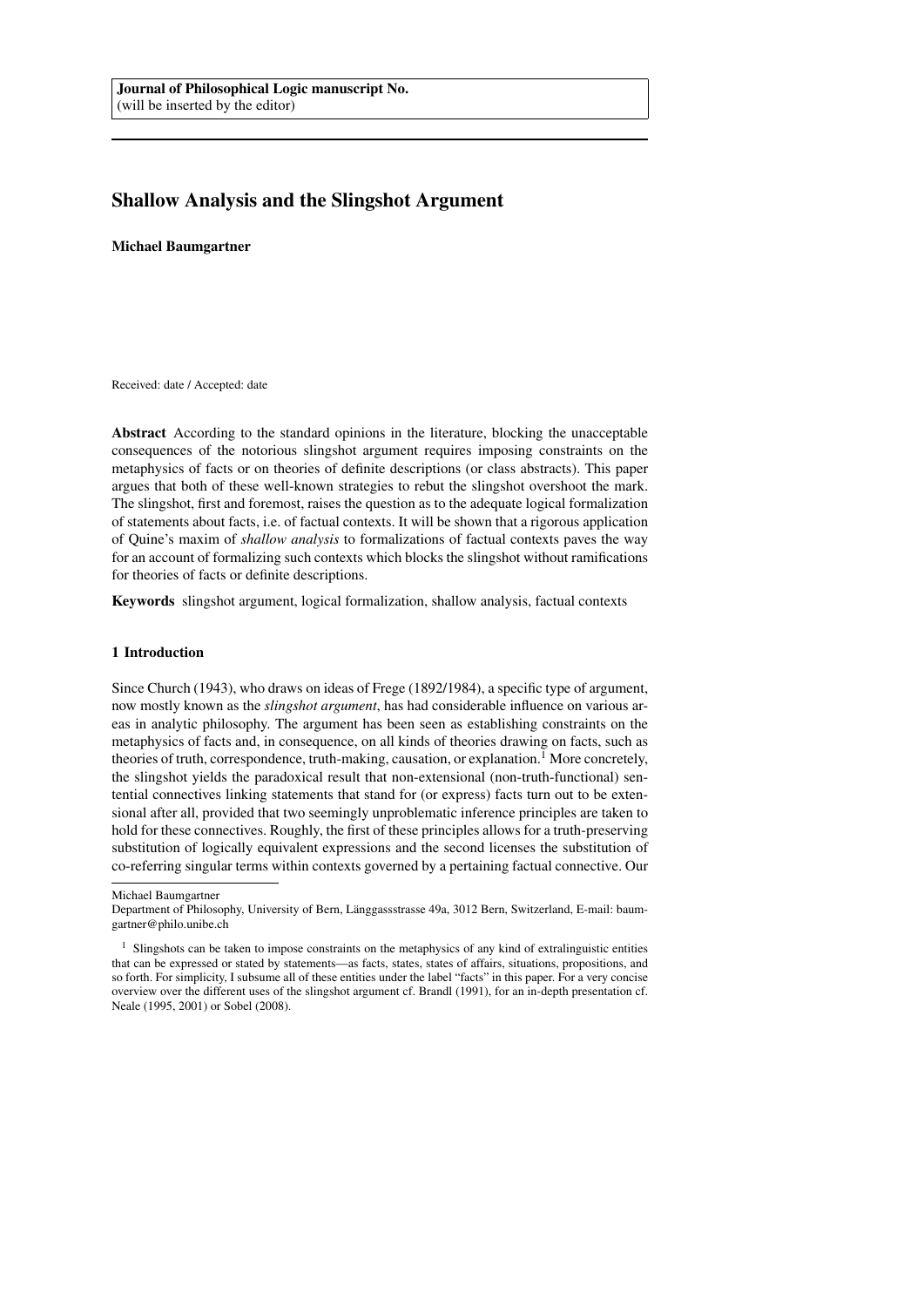informal assessment of the truth conditions of such contexts indeed suggests that both of these substitution principles are correct. Yet, the slingshot argument demonstrates that if these principles are implemented in certain formalisms, the truth-functionality of factual connectives can be inferred, which is an unacceptable result. The consequence is then often drawn that the identity of facts must be spelled out in such a fine-grained way that one of the substitution principles is rendered incorrect after all.

On the face of it, this argument's broad influence is somewhat surprising because the slingshot is an essentially *formal* argument. Its validity requires a very specific kind of syntax that treats particular formal expressions as primitive referring symbols, *viz.* expressions governed by iota-operators or class abstraction. Moreover, as we shall see below, informal correlates of the slingshot are invalid arguments. That is, there is a conflict between a formal and an informal assessment of the validity of the slingshot, which conflict lies at the core of the slingshot's force. The formal rooting of the slingshot raises the question as to how a formalism, relative to which expressions as  $\eta xFx$  or  $\eta xFx$  are referring symbols, can teach us anything about what a suitable theory of facts must look like, how language relates to the world, or what kind of entities stand in causal relations. In areas of philosophical research that are not primarily concerned with formal matters, but with questions as to facts, truth, correspondence, or causation, formalisms are mere tools—very useful tools indeed—that, among other things, enable us to make precise what we mean by informal statements, to explicate why corresponding arguments are valid or invalid, or to resolve semantic ambiguities. Yet, how could a particular syntactic treatment of definite descriptions or class abstracts have any consequences for non-formal matters as the metaphysics of facts?

Indeed, not all authors have drawn consequences from the slingshot that go beyond formal matters. For instance, Gödel (1944) essentially reads the argument as a mere confirmation of Russell's theory of descriptions, which treats definite descriptions as quantificational rather than referring expressions (cf. also Sainsbury 2001, 291–298). Analogously, Cummins and Gottlieb (1972) interpret the argument to count against systems of set theory that treat class abstracts as primitive, as does e.g. Bernays (1958). Instead of taking the slingshot to impose constraints on the metaphysics of facts, these authors hold that the argument gives preference to certain formalisms over others, to certain interpretations of definite descriptions and class abstracts over others.

This paper argues that the primary questions raised by the slingshot argument do neither concern the ontology of facts nor the correct interpretation of definite descriptions or class abstracts. Rather, the slingshot, first and foremost, raises the question as to the proper formal representation of statements about facts, i.e. of statements as

- The fact that Brutus stabbed Caesar is identical to the fact that the son of Servilia Caepionis stabbed Caesar.
- The fact that Brutus stabbed Caesar caused the fact that Caesar died.

For brevity, statements governed by connectives as "The fact that . . . is identical to the fact that . . . " or "The fact that . . . caused the fact that . . . " shall be said to constitute *factual contexts*. The slingshot persuasively demonstrates that factual contexts are not as easily *adequately formalized* and their truth conditions rendered formally transparent as might have been expected. More precisely, I shall argue that the slingshot argument, in the first instance, prompts the following two questions:

- $(Q_1)$  What inference rules must a formal system F provide such that the truth conditions of factual contexts can be adequately captured by means of  $\mathcal{F}$ ?
- $(Q_2)$  What criteria regulate the adequate formalization of factual contexts within  $\mathcal{F}$ ?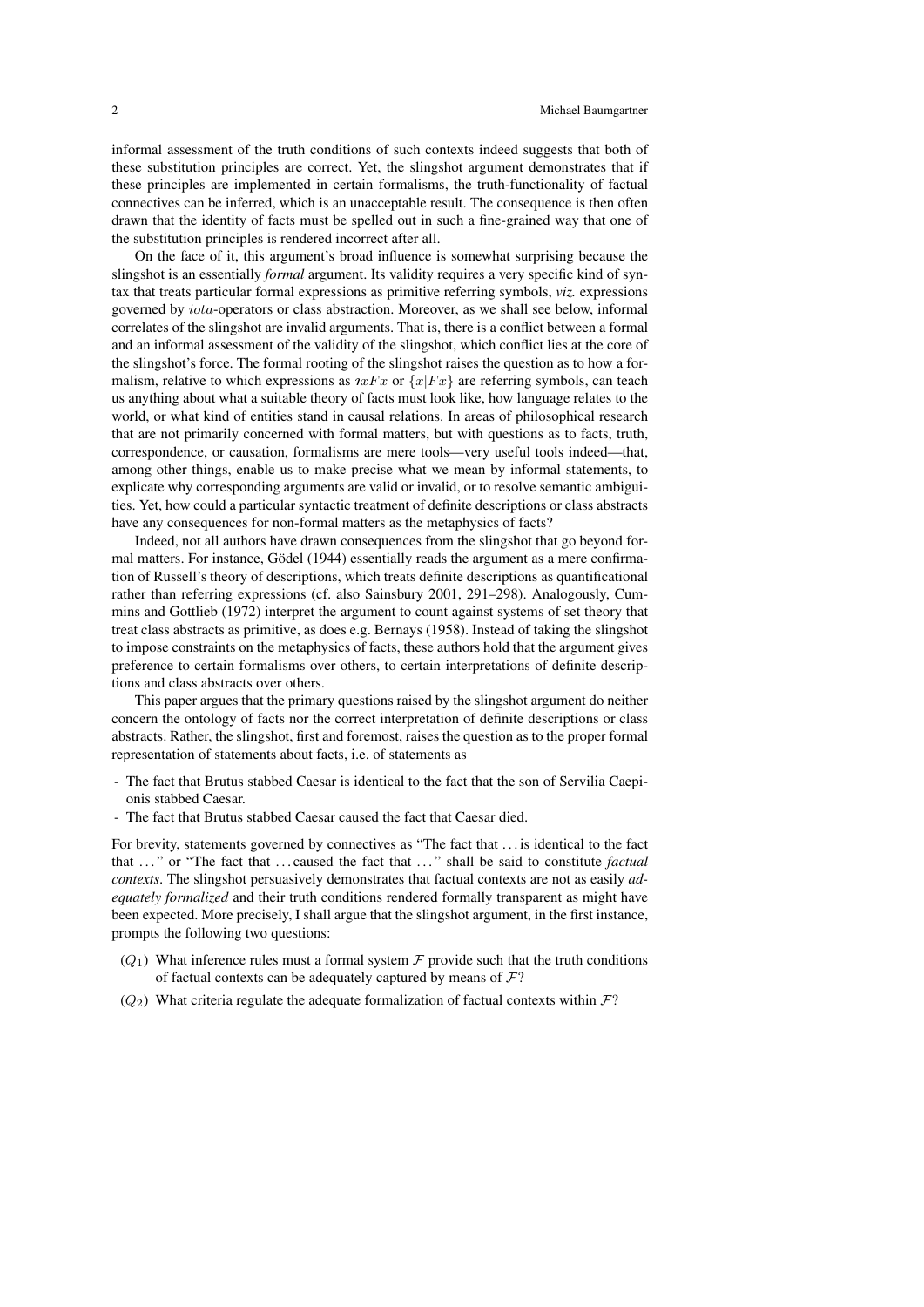As this paper will show, Quine (1960, 160)—one of the most eager defenders of slingshots has introduced a maxim of adequate formalization, the maxim of *shallow analysis*, a rigorous application of which to statements about facts paves the way for an account of formalizing factual contexts that answers  $(Q_1)$  and  $(Q_2)$  without any commitments whatsoever to a specific metaphysics of facts or a particular syntactic treatment of definite descriptions.

That is not to say that a metaphysical account of facts that considers facts to be language dependent fine-grained entities or an analysis of definite descriptions according to which the latter are non-referring quantificational expressions do not have implications for answering these questions as well. On the contrary, one of the central upshots of this paper will be that corresponding theories of facts and definite descriptions impose such strong constraints on answers to  $(Q_1)$  and  $(Q_2)$  that no adequate account of formalizing factual contexts results. Fine-grained fact theories and Russellian analyses of definite descriptions resolve the conflict between the formal and informal assessments of the validity of the slingshot argument only at the price of giving rise to other conflicts between formal and informal validity assessments with respect to arguments involving factual contexts. Blocking the unwanted consequences of the slingshot and satisfactorily answering  $(Q_1)$  and  $(Q_2)$ , however, does not force a specific theory of facts or of definite descriptions upon us. A proper theory of adequate formalization for factual contexts avoids the unwanted consequences of the slingshot without ramifications for an analysis of facts or definite descriptions.

#### 2 The slingshot

Before we can look at the details of the slingshot argument, a conceptual distinction must be explicitly introduced that will be of crucial importance for this paper. *Formal* inferential dependencies among formulas must be distinguished from *informal* inferential dependencies among natural language statements. While formal dependence among formulas is to be understood relative to a given calculus, two statements are said to be informally dependent if one of them or its negation is judged to necessitate the truth or falsity of the other or its negation without compulsory recourse to any criterion of this necessitation.<sup>2</sup> Analogously, formal validity of inference schemes, i.e. of formalizations, must be distinguished from informal validity of natural language arguments. While formal validity is uncontroversially defined in a corresponding formal system, there are several different notions of informal validity available (cf. Etchemendy 1990). I shall here simply presuppose the (standard) modeltheoretic notion: An argument is informally valid iff under all systematic reinterpretations of its non-logical vocabulary it holds that, whenever the premises are judged to be true, so is the conclusion. That is, informal validity must be understood relative to a given demarcation between logical and non-logical expressions, which, in turn, hinges on a presupposed formalism  $L<sup>3</sup>$  In order to be able to evaluate the informal validity of arguments by use of suitable formalisms, theories of adequate formalization must guarantee a correspondence between formal and informal validity. In particular, theories of adequate formalization must validate the following validity principle (cf. Oliver 1967, Lampert and Baumgartner 2010):

<sup>&</sup>lt;sup>2</sup> For example, while p and p  $\land$  q are formally dependent, "Cameron is a mother" and "Cameron is a woman" are informally dependent.

<sup>3</sup> For example, as to propositional logic, only expressions like "and" or "not" count as logical, whereas modal systems additionally treat "necessary" and "possible" as logical expressions. For simplicity, I subsequently only make the relativization of the notion of informal validity to a demarcation between logical and non-logical expressions explizit where it is relevant to the respective context.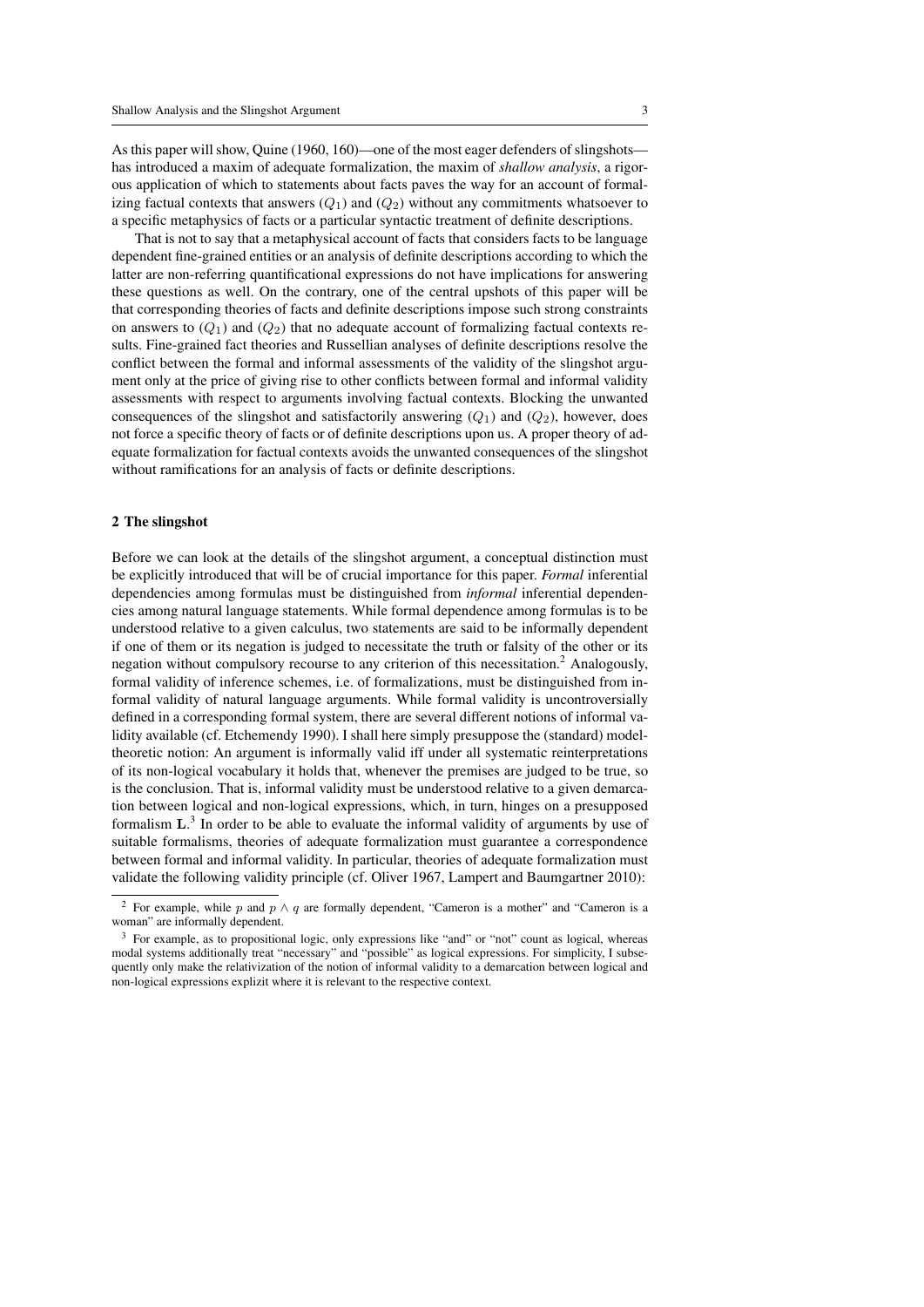(VP) An argument  $S$  is informally valid relative to the demarcation between logical and non-logical expressions given by a formalism L iff there exists at least one adequate formally valid formalization of  $S$  in  $L$ .

Above all, the slingshot argument reveals severe difficulties when it comes to validating (VP) in cases of factual contexts, more specifically, when it comes to reproducing the informal (in)validity of arguments involving factual contexts by means of certain formalisms, *viz.* formalisms featuring primitive iota-expressions or class abstracts. The following arguments are informally judged to be valid:

- (i) The fact that Brutus stabbed Caesar is identical to the fact that Brutus stabbed Caesar. Brutus stabbed Caesar if and only if Brutus is the one who stabbed Caesar. Therefore, the fact that Brutus is the one who stabbed Caesar is identical to the fact that Brutus stabbed Caesar.
- (ii) The fact that Brutus stabbed Caesar caused the fact that Caesar died. Brutus is identical to the son of Servilia Caepionis. Therefore, the fact that the son of Servilia Caepionis stabbed Caesar caused the fact that Caesar died.
- (iii) The fact that Brutus stabbed Caesar caused the fact that Caesar died. Brutus stabbed Caesar if and only if Brutus did not not stab Caesar. Brutus is identical to Marcus. Therefore, the fact that Marcus did not not stab Caesar caused the fact that Caesar died.

Relative to all reinterpretations of the non-logical vocabulary embedded in the factual contexts of these arguments it holds that if the premises are judged to be true, so are the conclusions. The informal validity of (i) to (iii) suggests that the identity of facts does not depend on which element of a set of logically equivalent expressions or co-referring singular terms is used to state them. Hence, the *Principle of Substitutivity for Logical Equivalents* (PSLE) and the *Principle of Substitutivity for Singular Terms* (PSST) seem to hold for factual contexts. PSLE says that if  $\phi$  and  $\psi$  have the same truth-value relative to all systematic reinterpretations of their non-logical vocabulary, i.e.  $\phi = \phi \models \psi$ , then, if  $\Sigma(\phi)$  is a true sentence containing at least one occurrence of  $\phi$ , the sentence  $\Sigma(\psi)$  is also true, where  $\Sigma(\psi)$  results from replacing at least one occurrence of  $\phi$  in  $\Sigma(\phi)$  by  $\psi$ . PSST maintains that if two singular terms  $\alpha$  and  $\beta$  have the same referent, i.e.  $\alpha = \beta$ , then, if the sentence  $\Sigma(\alpha)$  containing at least one occurrence of  $\alpha$  is true,  $\Sigma(\beta)$ , which results from  $\Sigma(\alpha)$  by replacing at least one occurrence of  $\alpha$  in  $\Sigma(\alpha)$  by  $\beta$ , is true as well.

Factual contexts are informally judged to differ from other non-extensional contexts as "Shamus believes that Fa", i.e. from *hyperintensional* contexts (cf. Neale 1990, 127): While a closed sentence as  $Fa$  does not express the language independent fact that the object  $a$  is  $F$  within a belief context (cf. e.g. Frege 1892/1984 or Carnap 1947),  $Fa$  seems to express the fact that the object  $a$  is  $F$  within a factual context, just as it does outside of that context and just as does any other sentence that is logically equivalent to  $Fa$ . Furthermore, while a singular term as  $a$  in "Shamus believes that  $Fa$ " does not refer to the object  $a$ , but, say, to the pertinent part or element of Shamus' corresponding belief, the singular term  $a$  in "The fact that  $Fa$  is identical to the fact that  $Fa$ " indeed refers to the object  $a$ , or so it seems. In consequence, while the applicability of PSLE and PSST to hyperintensional contexts is informally excluded to begin with, the two rules are informally judged to be applicable to factual contexts because logically equivalent expressions and co-referring singular terms seem to function analogously in extensional and factual contexts.

However, if PSLE and PSST are suitably adopted in formalisms that treat expressions of type  $\iota xFx$  or  $\{x|Fx\}$  as primitive referring expressions, a number of informally unaccept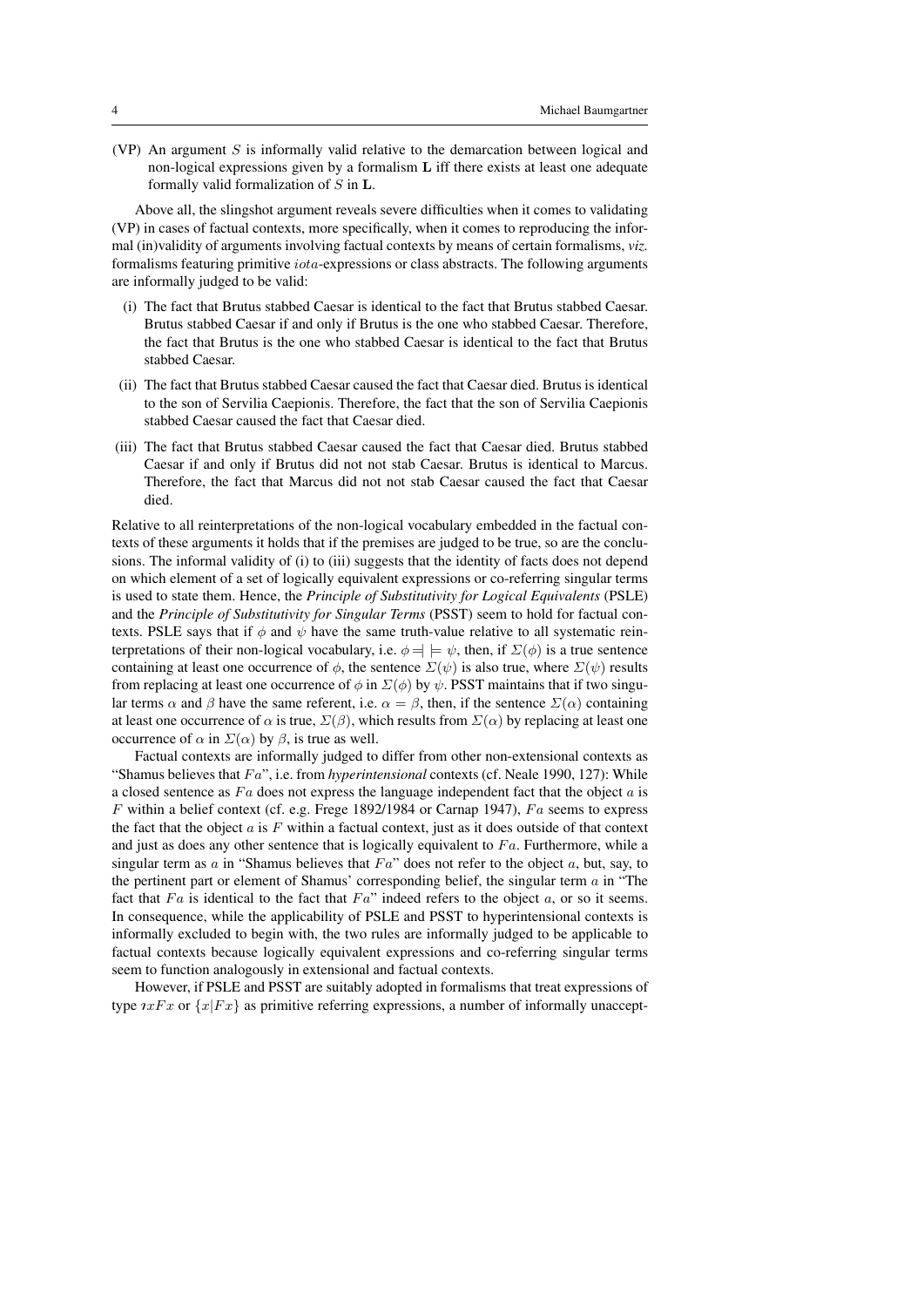able consequences are rendered formally derivable. Most of all, it can be shown that factual contexts are extensional, which they most certainly are not. As indicated above and as is well-known from the literature, there are a number of different versions of this argument. They differ with respect to formal means implemented but not with respect to conclusions reached. Two categories of slingshot arguments can be distinguished: While the arguments presented in Church (1943), Quine (1953/1975, 1960) or Davidson (1980) draw on class abstraction and presume the unrestricted validity of PSLE and PSST in factual contexts, the slingshot as introduced in Gödel (1944) and as meticulously reconstructed in Neale (1995, 2001) uses iota-operators and does not presuppose the substitutability of all logical equivalents in factual contexts, but only of so-called *Godelian equivalents ¨* , i.e. of expressions as Fa and  $a = x(x = a \wedge Fx)$ . None of these differences concerns more than formal detail. Since Gödel's slingshot rests on narrower substitution principles and thus, overall, on weaker assumptions, I join Neale  $(2001)$  in giving preference to Gödel's argument in the following.<sup>4</sup> Moreover, as the formal details of this argument have been thoroughly exhibited in the literature, I shall center my subsequent discussion around a simplified and somewhat restricted version of Gödel's argument, which nonetheless suffices to exhibit all the core questions raised by slingshot arguments. For details on the unrestricted Gödelian slingshot the reader is referred to Neale (1995, 2001).

Instead of presupposing that any logical equivalents are substitutable *salva veritate* (*s.v.*) in factual contexts, the Gödelian slingshot only assumes that  $\imath$ -CONVERSION ( $\imath$ -CONV), which is a standard equivalence transformation for extensional contexts, also holds in factual contexts. Subject to *i*-CONV, an extensional formula  $\Sigma(x/\alpha)$ , which is the result of replacing every occurrence of x in the formula  $\Sigma(x)$  containing at least one occurrence of x by the singular term  $\alpha$ , can be substituted *s.v.* by the formula  $\alpha = \alpha x(x = \alpha \wedge \Sigma(x))$ —and vice versa.  $\alpha = \iota x(x = \alpha \wedge \Sigma(x))$  is to be read as " $\alpha$  is identical to the unique x which is identical to  $\alpha$  and  $\Sigma(x)$ " or, more colloquially, as " $\alpha$  is the thing which is  $\Sigma$ ". Both relative to a Russellian quantificational understanding of  $iota$ -expressions and relative to a suitable referential interpretation,  $\Sigma(x/\alpha)$  and  $\alpha = \alpha x(x = \alpha \wedge \Sigma(x))$  are logically equivalent (cf. Neale 2001, chs. 9, 10).<sup>5</sup> If factual contexts are symbolized by  $\mathcal{Q}[\ldots]$ , the first crucial inference rule implemented in Gödel's slingshot can be specified in terms of  $@+*i*-Conv (cf.$ Neale 2001, ch. 9):

$$
\textcircled{e}\text{+}\imath\text{-}\text{Conv:} \quad \frac{\textcircled{e}[\Sigma(x/\alpha)]}{\textcircled{e}[\alpha = \imath x(x = \alpha \wedge \Sigma(x))]} \qquad \frac{\textcircled{e}[\alpha = \imath x(x = \alpha \wedge \Sigma(x))]}{\textcircled{e}[\Sigma(x/\alpha)]}
$$

 $@+i$ -CONV simply states that within factual contexts, expressions of type  $\Sigma(x/\alpha)$  and  $\alpha =$  $\eta x(x = a \wedge \Sigma(x))$  are substitutable *s.v.* 

The second inference rule needed for the Gödelian slingshot is also borrowed from extensional contexts: Whenever for any two definite descriptions  $\imath x \Phi x$  and  $\imath x \Psi x$ :  $\imath x \Phi x$  =  $\partial x\Psi x$ , then  $\partial x\Phi x$  and  $\partial x\Psi x$  are substitutable *s.v.*<sup>6</sup> Likewise, whenever for any definite description  $\alpha x \Phi x$  and any name  $\alpha$ :  $\alpha x \Phi x = \alpha$ , then  $\alpha x \Phi x$  and  $\alpha$  are substitutable *s.v.* Neale refers to this rule as *1*-SUBSTITUTION, or *1*-SUBS for short. If definite descriptions are understood referentially, *1*-SUBS is simply a special case of PSST. Adapting *1*-SUBS to factual

<sup>&</sup>lt;sup>4</sup> Not all authors agree that Gödel's slingshot is preferable. Sobel (2008), for instance, favors the Church-Quine-Davidson variant.

<sup>&</sup>lt;sup>5</sup> Note that referential treatments of definite descriptions give rise to intricate semantic questions in case of so-called *improper* descriptions. These complications are sidestepped in the present context. For further details cf. Neale (1990, ch. 3).

<sup>&</sup>lt;sup>6</sup> Whenever possible I omit brackets from *iota-expressions*. That is,  $\ell x \Psi x$  corresponds to Russell's  $(\ell x)(\Psi x)$ , cf. Whitehead and Russell (1910, ch. \*14).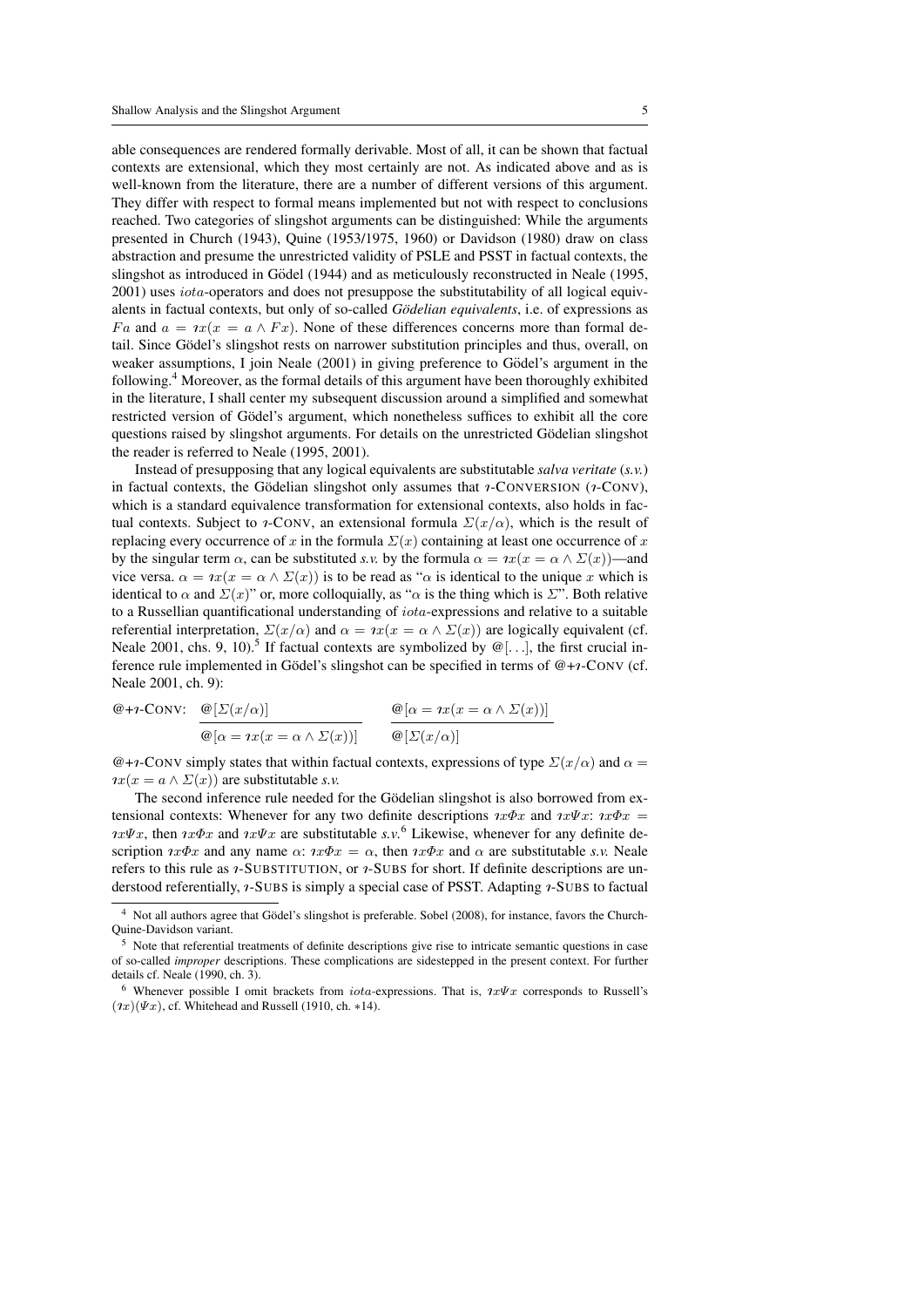contexts yields the second inference rule needed for Gödel's slingshot (cf. Neale 2001, ch. 7):

| $@+ \iota$ -SUBS: | $\alpha x \Phi x = \alpha$          | $\alpha = \iota x \varphi x$           | $\iota x \Phi x = \iota x \Psi x$      |  |
|-------------------|-------------------------------------|----------------------------------------|----------------------------------------|--|
|                   | $\mathcal{Q}[\Sigma(\eta x\Phi x)]$ | $\omega[\Sigma(\alpha)]$               | $\mathcal{Q}[\Sigma(\eta x\Phi x)]$    |  |
|                   | $\mathcal{Q}[\Sigma(\alpha)]$       | $\mathcal{Q}[\Sigma(\imath x \Phi x)]$ | $\mathcal{Q}[\Sigma(\imath x \Psi x)]$ |  |

As  $@+*i*-Conv$  and  $@+*i*-SUBs$  are mere adaptations of PSLE and PSST to a corresponding *iota*-formalism and as PSLE and PSST informally appear to be correct for factual contexts, there are prima facie no grounds on which to deny the correctness of  $@+*i*-Conv$ and  $@+r$ -SUBS. However, the Gödelian slingshot now shows that  $@+r$ -CONV and  $@+r$ -SUBS allow for formal inferences that we do not take to be informally valid. To illustrate, consider the following statements:

- (a) Obama is a politician.
- (b) Obama is married.

(c) The fact that Obama is a politician is identical to the fact that Obama is a politician.

(d) The fact that Obama is married is identical to the fact that Obama is a politician.

Informally, we would say that (a), (b), and (c) are true, while (d) is false, for (a) and (b) state different facts about Obama. (a), (b), and (c) do not informally imply (d). Yet, provided that  $@+*i*-CONV$  and  $@+*i*-SUBS$  indeed hold, the following is a correct derivation, where F stands for "... is a politician", G for "... is married", a refers to Obama, and  $\mathcal{Q}[\ldots]$ represents the connective "The fact that  $\dots$  is identical to the fact that Obama is a politician":

| $(\zeta_1)$ | 1     | $\lceil 1 \rceil$ | Fa                                                  | А                |
|-------------|-------|-------------------|-----------------------------------------------------|------------------|
|             | 2     | $\lceil 2 \rceil$ | Ga                                                  | А                |
|             | 3     | $\lceil 3 \rceil$ | $\mathcal{Q}[Fa]$                                   | А                |
|             | 1     |                   | [4] $a = \iota x(x = a \wedge Fx)$                  | $1, \nu$ -CONV   |
|             | 2     |                   | [5] $a = \iota x(x = a \wedge Gx)$                  | $2, \iota$ -CONV |
|             | 3     | [6]               | $\eta x(x = a \wedge Fx) = \eta x(x = a \wedge Gx)$ | 4.5, $i$ -SUBS   |
|             | 3     | 17 I              | $\mathcal{Q}[a = \iota x(x = a \wedge Fx)]$         | 3, $@+i$ -CONV   |
|             | 1,2,3 | $\lceil 8 \rceil$ | $\mathcal{Q}[a = \iota x(x = a \wedge Gx)]$         | 6,7, $@+i-SUBS$  |
|             | 1,2,3 | [9]               | @ Ga                                                | 8, $@+i$ -CONV   |

 $(\zeta_1)$  shows that, if  $@+_{1}$ -CONV and  $@+_{1}$ -SUBS indeed guarantee the transition from truths to truths, the expressions in lines  $[1]$ ,  $[2]$ , and  $[3]$  formally imply  $[9]$ . As  $[1]$ ,  $[2]$ ,  $[3]$ , and  $[9]$ are the formalizations of (a), (b), (c), (d), respectively,  $(\zeta_1)$  can be seen to formally exclude that (a) to (c) are true and (d) false, because, as to  $@+*i*-CONV$  and  $@+*i*-SUBS$ , any fact about Obama is identical to any fact about Obama.

The primary problem the slingshot argument reveals is that there exists a conflict between our informal assessment of the inferential (in)dependencies among (a) to (d) and our (attempted) formal representation of these (in)dependencies within a corresponding iotaformalism—call this the *slingshot conflict* for short. Such a conflict, trivially, can be resolved in one of two ways: (I) Either we take the formal result reached above to force us—by virtue of (VP)—to revise our assessment of the informal (in)dependencies among (a) to (d), or (II) we insist that, notwithstanding the formal result, (a) to (c) can be true, while (d) is false and, hence, that something has gone wrong in the application of our formal apparatus to these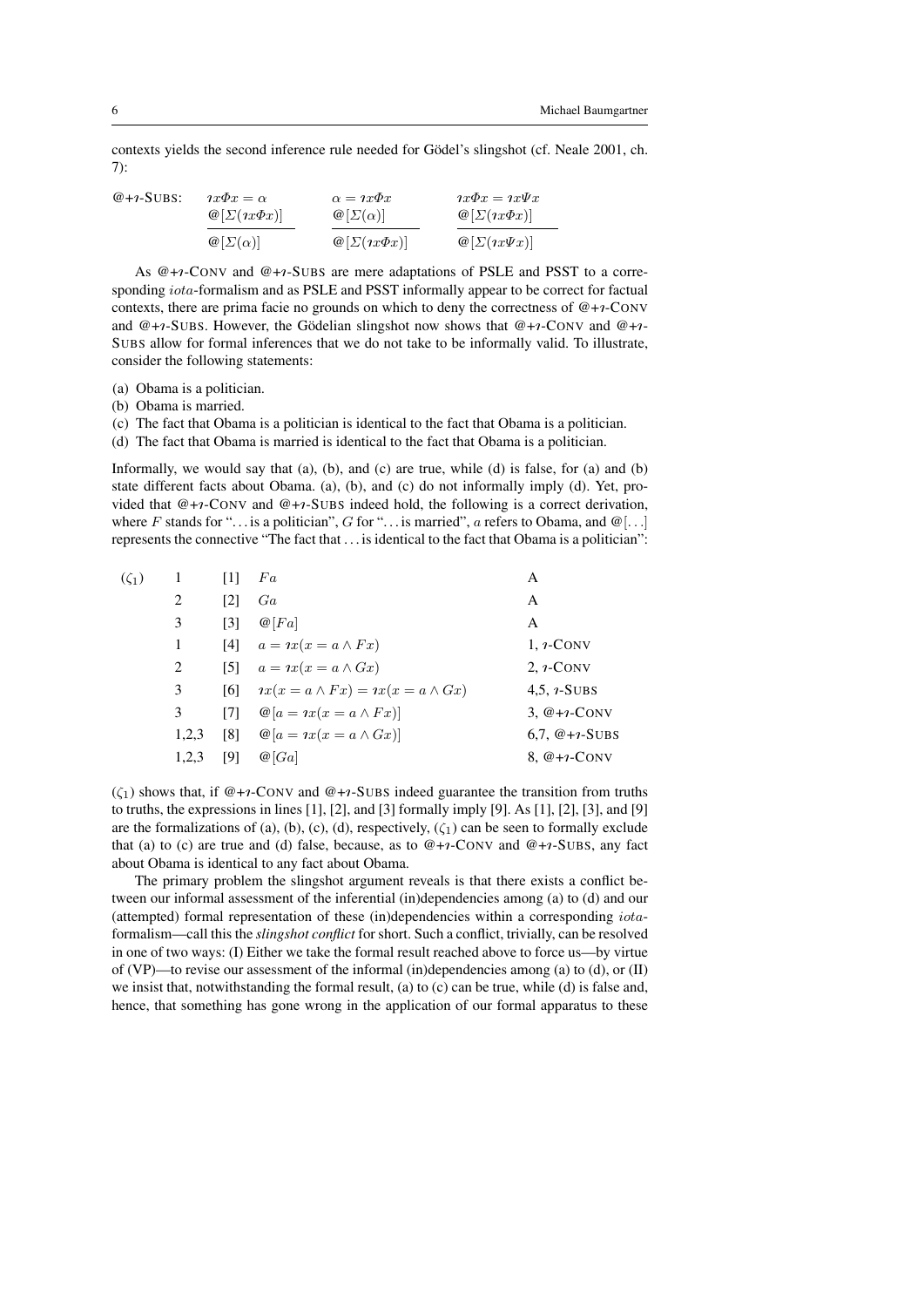statements. Only very few authors, as e.g. Davidson (1980), even consider resolving the conflict along the lines of (I). To actually question our informal understanding of statements (a) to (d) in light of a formal argument as  $(\zeta_1)$  is simply self-defeating. We are as certain as we can possibly get when it comes to assessing inferential (in)dependencies among colloquial statements that the truth of (a) to (c) in no way necessitates the truth of (d). If, in the end, that should turn out to be a false assessment, we would have to conclude that prior to being presented with the slingshot argument we radically misunderstood statements involving factual contexts. Yet, having a reliable understanding of natural language statements is a necessary precondition of being able to adequately formalize these statements. In turn, being reasonably certain that the formalizations involved in the slingshot are adequate, is an essential precondition of drawing any kind of consequences—be they metaphysical or formal—from the argument.<sup>7</sup> Therefore, reaction (I) directly undermines itself.

In consequence, (II) is the only viable manner to resolve the slingshot conflict. Apparently something has gone wrong when we applied our formal tools to render the informal (in)dependencies among (a) to (d) formally transparent. Yet, it is far from obvious where exactly the error has occurred.

#### 3 Blocking the Slingshot with Metaphysics or Russell

On the face of it, there are two conceivable sources of error: Either, at least one of the lines [1], [2], [3], and [9] in  $(\zeta_1)$  does not feature an adequate formal representation of the corresponding statements (a), (b), (c), and (d), or, contrary to first appearances, at least one of the inference rules  $@+*i*-Conv and  $@+*i*-SUBS$  is incorrect after all. The formalizations con$ tained in [1] to [3] and [9] are utterly simple. They each identify a predicate and a singular term, and two of them additionally feature a sentential connective. All of these elements, and no others, are also contained in the corresponding natural language statements. In consequence, if [1] to [3] and [9] are verbalized along the lines of the provided interpretation, the formalized statements are recovered in their exact natural language form. There is a widely accepted and used maxim in the literature on logical formalization subject to which formalizations that successfully pass this so-called *verbalization test* are adequate (cf. e.g. Brun 2004, ch. 10, or Sainsbury 2001, 64–67). Accordingly, all authors opting for strategy (II) vis-à-vis the slingshot conflict have localized its source in  $@+*i*-Conv or in  $@+*i*-SUBS$$ (or analogous rules for class abstracts), and not in the formalizations.

Opinions (of course) diverge as to which of these rules to reject and as to why the rejected rule is incorrect. Three opinion groups can be distinguished. The first group—call it A—rejects  $@+r$ -CONV (or an analogous rule for class abstracts) and, since  $@+r$ -CONV is a special case of PSLE, this group also denies the correctness of PSLE for factual contexts.<sup>8</sup> The second group—group  $\beta$ —rejects  $@+r$ -SUBS (or an analogous rule for class abstracts) and reads the latter as a iota-version of PSST, which, accordingly is then considered an incorrect rule for factual contexts as well.<sup>9</sup> Finally, the third group— $C$ —also rejects  $@+r-$ SUBS (or an analogous rule for class abstracts), but does not take that rule to be an adaptation

<sup>7</sup> For more details on the interplay between informal and formal validity assessments cf. Baumgartner and Lampert (2008) and Baumgartner (forthcoming).

 $8\text{ Cf. e.g. Barwise and Perry (1996), Williamson (1976), Koons (2000), Anscombe (1969), Drai (2002). In$ fact, all of these authors focus on versions of the slingshot that draw on class abstraction, and, thus, do not literally reject  $@+*1*-Conv$  but the corresponding rule for class abstracts.

 $9$  Cf. e.g. Mellor (1991, 1995) or Bennett (1988).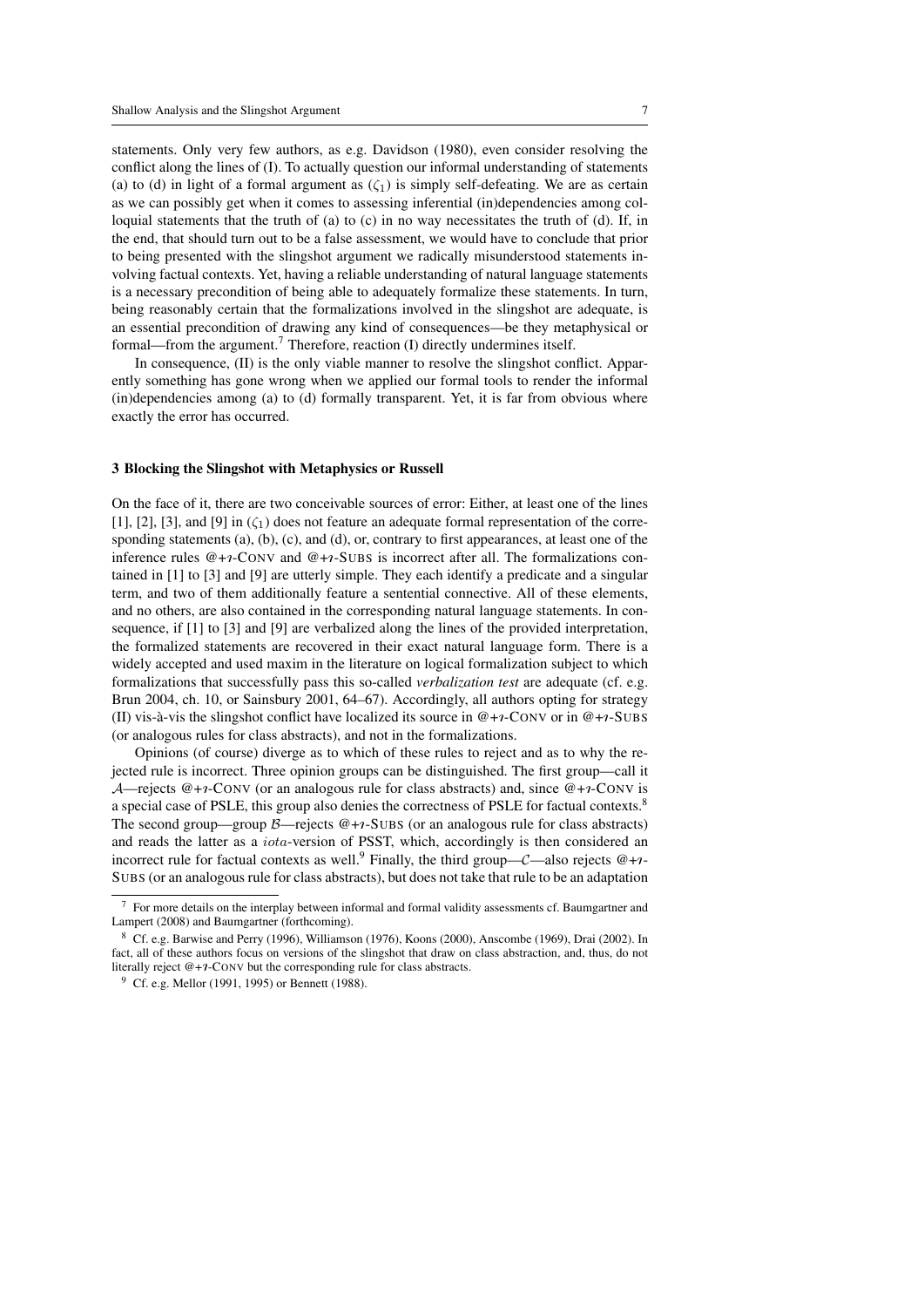of PSST to a iota-formalism, because definite descriptions (or class abstracts) are not considered to be referring expressions by the authors in  $C$ .<sup>10</sup>

If formal systems used to reproduce factual contexts do not provide inference rules allowing for substitutions of logical equivalents or co-referring definite descriptions and proper names, not all of the arguments (i), (ii), and (iii) can be proven to be valid by formal means. To avert a violation of (VP), authors in groups  $A$  and  $B$  normally read the impossibility to formalize arguments as (i), (ii), and (iii) by formally valid inference schemes as evidence to the effect that corresponding arguments are in fact invalid. Rejecting the validity of such arguments is then backed up with theories stipulating a fine-grained ontological makeup of facts that, in one way or another, renders the identity of facts sensitive to the particular linguistic expressions chosen to state them. That is, even though arguments as (i), (ii), or (iii) seem to be informally valid, which suggests that facts are—at least in some circumstances—not multiplied by redescribing them by use of different logically equivalent expressions or of co-referring singular terms, representatives of  $A$  and  $B$  read the slingshot argument as evidence to the contrary.<sup>11</sup> Plainly, this line of reasoning indeed blocks the slingshot. Yet, groups  $A$  and  $B$  are ready to pay a high theoretical price. For analogously to authors opting for strategy (I), members of  $A$  and  $B$  significantly revise assessments of the informal dependencies among statements featuring factual contexts in light of the slingshot argument. That is, they take a formal argument to show that factual contexts as in  $(i)$ ,  $(ii)$ , or (iii) had been misunderstood prior to the development of that argument. As shall be substantiated in the second half of this paper, a proper account of formalizing factual contexts validates (VP) by, on the one hand, blocking the slingshot argument and by, on the other, formally reproducing the validity of arguments as (i), (ii), or (iii).

Representatives of group C, in turn, do not justify their rejection of  $@+7$ -SUBS along metaphysical lines, but by drawing on Russell's theory of descriptions. As is well known, according to Russell, definite descriptions are incomplete non-primitive symbols. They never occur in isolation, but only in broader sentential contexts, where, on Russell's account, they get a quantificational and not a referential interpretation.<sup>12</sup> Subject to this theory, which is formally condensed in the famous definition ∗14.01 of the *Principia Mathematica*, an identity statement as the one in line [4] of  $(\zeta_1)$  is a mere shorthand for the uniquely existential sentence (1), to which PSST cannot be applied.

$$
\exists x (\forall y (y = a \land Fy \leftrightarrow y = x) \land a = x)
$$
(1)

That is, representatives of group C endorse PSST for factual contexts and reject  $@+r$ -SUBS, because the latter treats definitive descriptions as primitive referring expressions which, in fact, they are not. The slingshot is, thus, interpreted as additional evidence for the adequacy of Russell's theory of descriptions.

Before we can look at the merits of this Russellian path around the slingshot, one crucial qualification is called for. Even though Whitehead and Russell (1910) do not literally regard definite descriptions as referring expressions, in ∗14.15 and ∗14.16 they nonetheless show that, in extensional contexts, expressions of type  $\alpha \Phi x$  can be treated *as if they were* singular terms. They demonstrate that the transitions rendered possible by  $\imath$ -SUBS are in fact

 $10$  Cf. e.g. Gödel (1944), Cummins and Gottlieb (1972). Cf. also Neale (2001) for a detailed reconstruction of this line of reasoning.

<sup>&</sup>lt;sup>11</sup> Of course, the different metaphysical accounts of facts offered by the authors in these first two groups deviate significantly. All that matters for our purposes is that these theories all entail the incorrectness of one of the inference rules implemented in the slingshot.

<sup>12</sup> Cf. e.g. Russell (1977, 244-246, 253-254) or Neale (2001, 167).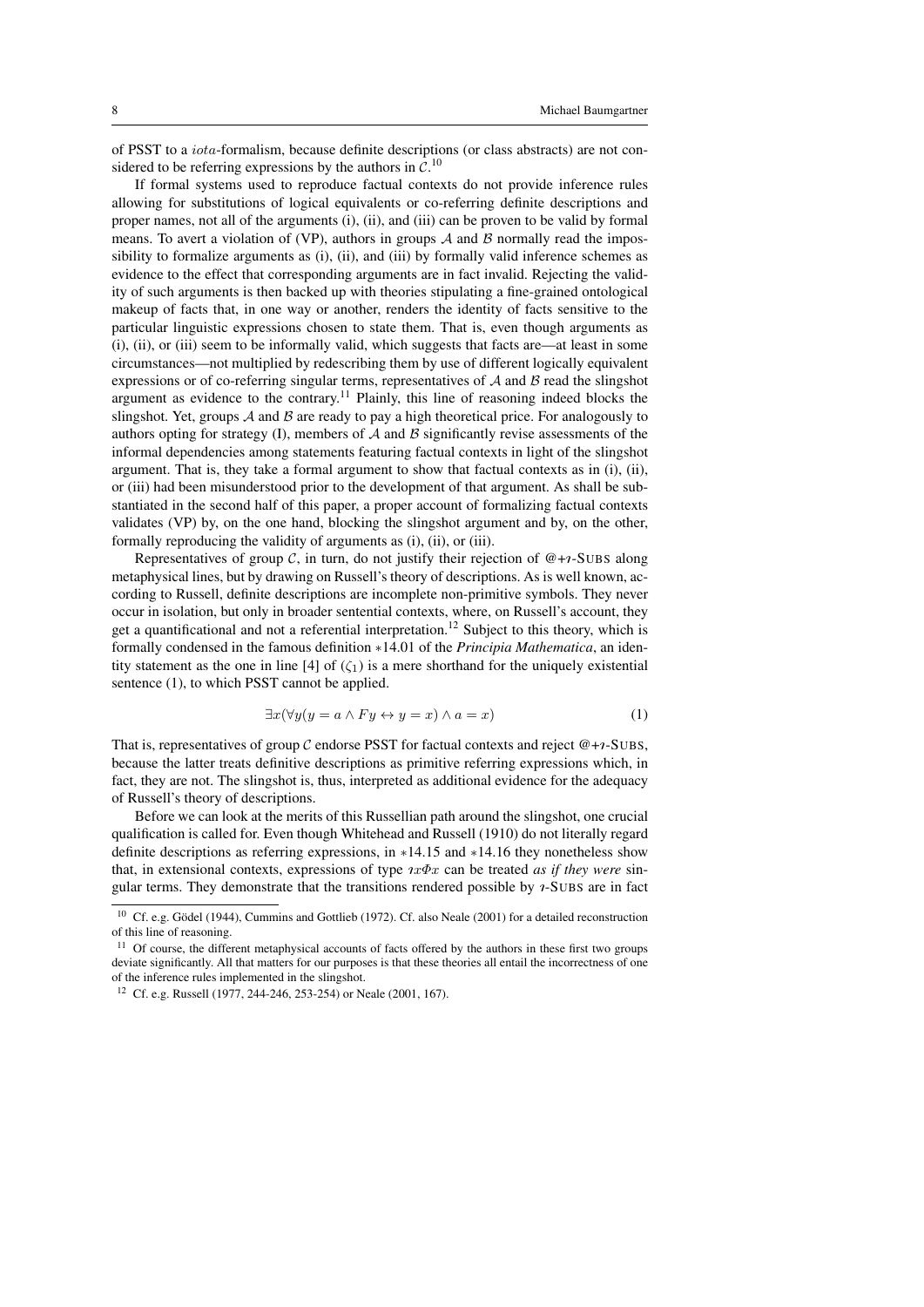derivable as theorems in standard first-order logic. *1*-SUBS can, hence, be introduced as a derived rule of inference for quantificationally understood definite descriptions that appear in extensional contexts. That is, rejecting  $@+7$ -SUBS based on a non-referential interpretation of definite descriptions does only half the work required to block the slingshot. It must moreover be established that the *iota*-expressions involved in Gödel's argument appear in non-extensional contexts. For if that is not guaranteed, as we shall see shortly, the slingshot can be run based only on  $@+*i*-CONV$  and standard inference rules of first-order logic (including PSST), i.e. even without  $@+r$ -SUBS.

As is well known, a quantificational account of definite descriptions may give rise to ambiguities of scope. A definite description contained in a factual context as  $\mathcal{Q}[\Phi \hat{x} \Psi x]$  can be given a narrow scope reading as expressed in  $(n-\omega x)$  or a wide scope reading as stated in  $(w - \omega \hat{z})^{13}$ 

$$
\mathcal{Q}[\Phi \hat{\psi} \hat{\psi} \hat{\psi}] + \mathcal{Q}[\exists x (\forall y (\Psi \hat{\psi} \leftrightarrow \hat{\psi} = x) \land \Phi x)] \qquad (n \text{-} \mathcal{Q} \hat{\psi} \hat{\psi})
$$

$$
\mathcal{Q}[\Phi \hat{\psi} \hat{\psi} \hat{\psi}] + \exists x (\forall y (\Psi \hat{\psi} \leftrightarrow \hat{\psi} = x) \land \mathcal{Q}[\Phi x]) \tag{w-@y}
$$

The two readings, obviously, are not equivalent. While the non-extensional sentential operator  $\mathcal{Q}[\ldots]$  is the main operator of the narrow scope reading, the wide scope reading amounts to an existentially quantified conjunction, only one conjunct of which is governed by  $\mathcal{Q}[\ldots]$ . As a result, in  $(n-\mathcal{Q}nx)$  the definite description  $nx\Psi x$  is embedded in a non-extensional context, whereas the matrix of  $\iota x \Psi x$  is located in an extensional context in  $(w - \mathcal{Q} x)$ .

In consequence, if the definite descriptions contained in the slingshot are systematically interpreted with wide scopes, the argument can be run even without  $@+r$ -SUBS. ( $\zeta_2$ ) exhibits the details of this 'wide scope slingshot', where  $Fa, Ga, \mathcal{Q}[Fa]$ , and  $\mathcal{Q}[Ga]$  again stand for  $(a)$ ,  $(b)$ ,  $(c)$ , and  $(d)$ , respectively.

| $(\zeta_2)$ | 1              | $[1]$             | $_{Fa}$                                                                       | A                         |
|-------------|----------------|-------------------|-------------------------------------------------------------------------------|---------------------------|
|             | $\overline{c}$ | $[2]$             | Ga                                                                            | A                         |
|             | 3              | $\lceil 3 \rceil$ | $\mathcal{Q}[Fa]$                                                             | A                         |
|             | 2              | [4]               | $a = \iota x(x = a \wedge Gx)$                                                | $2, 1$ -CONV              |
|             | 3              | $\lceil 5 \rceil$ | $\mathcal{Q}[a = \iota x(x = a \wedge Fx)]$                                   | $3, @+7-CONV$             |
|             | $\overline{2}$ | [6]               | $\exists x (\forall y (y = a \land Gy \leftrightarrow y = x) \land a = x)$    | $4, *14.01$               |
|             | 3              | [7]               | $\exists x (\forall y (y = a \land Fy \leftrightarrow y = x) \land @[a = x])$ | $5, w \in \mathcal{Q}$ 1x |
|             | $8*$           | [8]               | $\forall y(y = a \land Gu \leftrightarrow y = b) \land a = b$                 | A                         |
|             | 9*             | [9]               | $\forall y(y=a \land Fy \leftrightarrow y=c) \land @[a=c]$                    | A                         |
|             | 9*             | [10]              | $(a = a \wedge Fa \leftrightarrow a = c) \wedge @a = c]$                      | 9, $\forall$ -elim        |
|             | 9*             | $[11]$            | $a = a \wedge Fa \leftrightarrow a = c$                                       | 10, $\wedge$ -elim        |
|             |                | $[12]$            | $a = a$                                                                       | $\top$ -intro             |
|             | 1              | [13]              | $a = a \wedge Fa$                                                             | $1,12 \wedge$ -intro      |
|             | $1.9*$         | [14]              | $a = c$                                                                       | 11,13 MPP                 |
|             | $8*$           | [15]              | $a = b$                                                                       | $8, \wedge$ -elim         |
|             | $1.8^* . 9^*$  | [16]              | $b=c$                                                                         | 14,15, trans of $=$       |
|             | $1.8^*$ .9*    | $[17]$            | $\forall u(u=a \wedge Fu \leftrightarrow u=b) \wedge @a=b$                    | 9,16 PSST                 |
|             | $1.8^* . 9^*$  | [18]              | $\mathcal{Q}[a = b]$                                                          | 17, $\wedge$ -elim        |
|             | $8*$           | [19]              | $\forall y(y=a \land Gy \leftrightarrow y=b)$                                 | $8, \wedge$ -elim         |
|             | $1,8^*$ , 9*   | [20]              | $\forall y(y=a \land Gy \leftrightarrow y=b) \land @[a=b]$                    | $18,19 \wedge$ -intro     |

<sup>&</sup>lt;sup>13</sup> For more details on scope ambiguities involving definite descriptions cf. Whitehead and Russell (1910), ∗14, Russell (1905), or Neale (1990, ch. 4).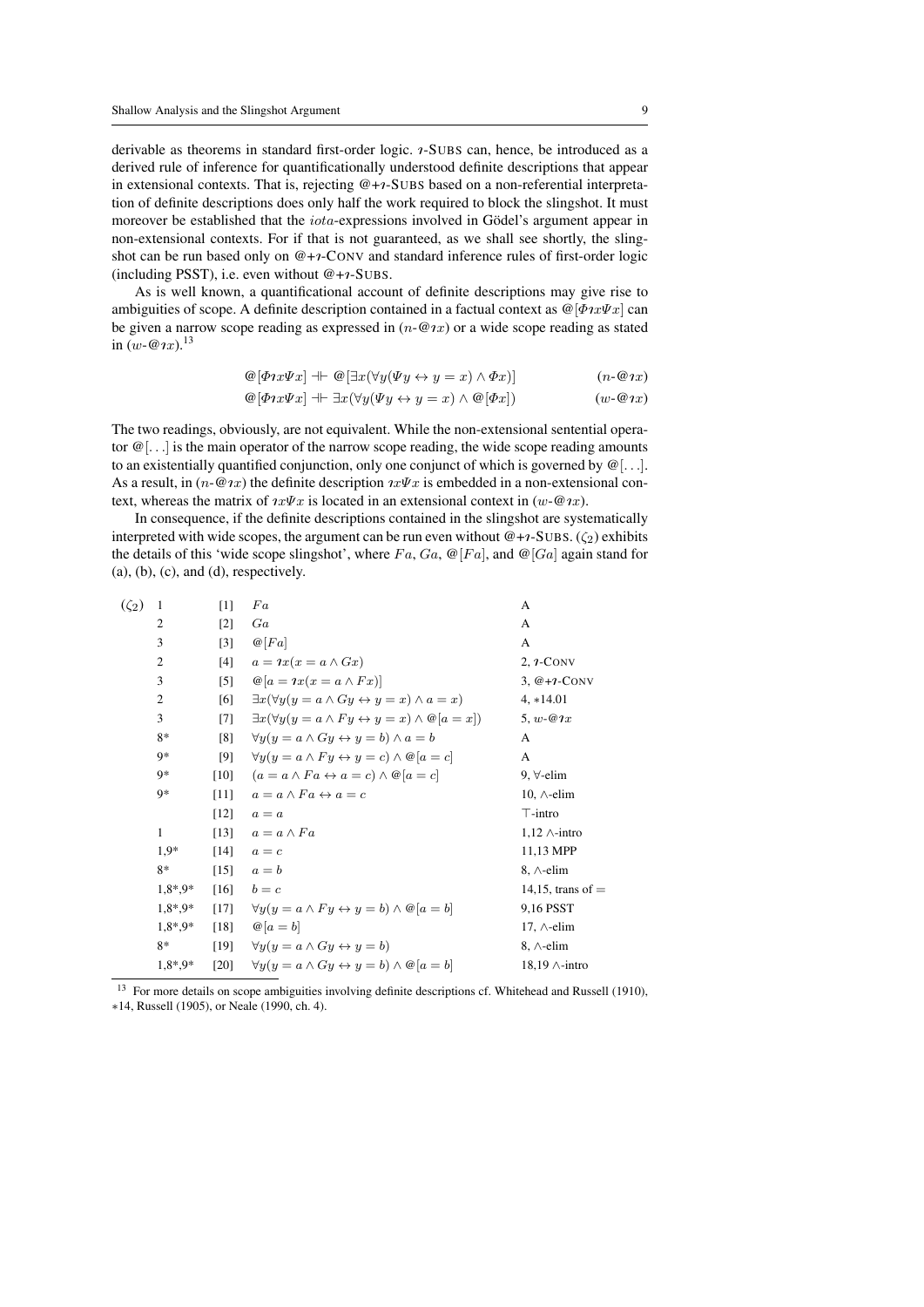| $1.8^*9^*$ | <b>1211</b> | $\exists x (\forall y (y = a \land Gy \leftrightarrow y = x) \land @[a = x])$ | 20, $\exists$ -intro    |
|------------|-------------|-------------------------------------------------------------------------------|-------------------------|
| $1,2.9*$   | 1221        | $\exists x (\forall y (y = a \land Gy \leftrightarrow y = x) \land @[a = x])$ | $6,8,21, \exists$ -elim |
| 1,2,3      | [23]        | $\exists x (\forall y (y = a \land Gy \leftrightarrow y = x) \land @[a = x])$ | $7,9,22, \exists$ -elim |
| 1,2,3      | [24]        | $\mathcal{Q}[a = \iota x(x = a \wedge Gx)]$                                   | 23. $w - Q x$           |
| 1,2,3      | [25]        | @[Ga]                                                                         | 24, $@+1$ -CONV         |

Contrary to  $(\zeta_1)$ , however, it is fairly obvious what the problem is with  $(\zeta_2)$ : The transitions from line [3] to lines [5] and [7] and from [23] to lines [24] and [25] are not truthpreserving. In other words, if descriptions in factual contexts are read with wide scopes,  $@+i$ -CONV is not a correct inference rule. That means representatives of group C who endorse  $@+*i*-Conv and reject  $@+*i*-SUBS$  based on a non-referential treatment of definite de$ scriptions read definite descriptions in factual contexts with narrow scope. This then yields that  $\mathcal{Q}[\ldots]$  is the main operator of the expression in line [5], which blocks the transition to [7] and prohibits subsequent applications of  $\exists$ -elimination. In sum, rejecting @+ $\ni$ -SUBS on account of Russell's theory of descriptions and reading descriptions in factual contexts with narrow scope blocks the slingshot—an endorsement of  $@+*i*-Conv$  and PSST for factual contexts notwithstanding.

This way around the slingshot enables group C to reject  $@+*i*-SUBS$  while insisting on the correctness of PSST for factual contexts, and, thus, to draw significantly weaker consequences from the slingshot than their peers in group  $\beta$ . Nonetheless, in what follows it shall be shown that even though a quantificational understanding of definite descriptions coupled with a narrow scope reading of descriptions in factual contexts allows for rebutting the slingshot while maintaining PSST, the unwanted consequences of such a rejection of  $@+7$ -SUBS—to a large extent—are the same as the unwanted consequences of rejecting PSST for factual contexts: Not all informally valid arguments involving factual contexts can be formally reproduced. Consider the following argument:

- (iv) (P1) The fact that the son of Servilia Caepionis stabbed Caesar caused the fact that Caesar died.
	- (P2) The son of Servilia Caepionis is identical to the husband of Porcia Catonis.
	- (C) The fact that the husband of Porcia Catonis stabbed Caesar caused the fact that Caesar died.

Causes and effects are entities in nature that are independent of our linguistic reference to them. It thus holds that if  $(P2)$  is true,  $(P1)$  and  $(C)$  state the same causal dependency as they pick out the same cause of the fact that Caesar died. Whenever (P1) and (P2) are true, so is (C). Plainly, the validity of (iv) can easily be formally reproduced by means of  $@+r$ -SUBS. However, if that rule is rejected based on a Russellian analysis of definite descriptions, formally capturing the validity of (iv) gives rise to severe problems.

To see this, let us formalize  $(P1)$ ,  $(P2)$ , and  $(C)$  in a Russellian vein. By letting F stand for "... is a son of Servilia Caepionis", G for "... stabbed Caesar", p for "Caesar died" and by representing the factual causal connective "The fact that . . . caused the fact that . . . " by  $\mathcal{Q}[\ldots, \ldots]$ , the narrow scope reading of (P1) is expressible in terms of  $(P_1^n)$  and the wide scope reading in terms of  $(P_1^w)^{14}$ 

$$
\mathcal{Q}[\exists x (\forall y (Fy \leftrightarrow y = x) \land Gx), p] \tag{P_1^n}
$$

$$
\exists x (\forall y (Fy \leftrightarrow y = x) \land \textcircled{e}[Gx, p]) \tag{P_1^w}
$$

<sup>&</sup>lt;sup>14</sup> The possibility of interpreting definite descriptions in factual causal statements to have wide scope is normally not considered in the literature on fact causation. I owe this point to Michael Gabbay.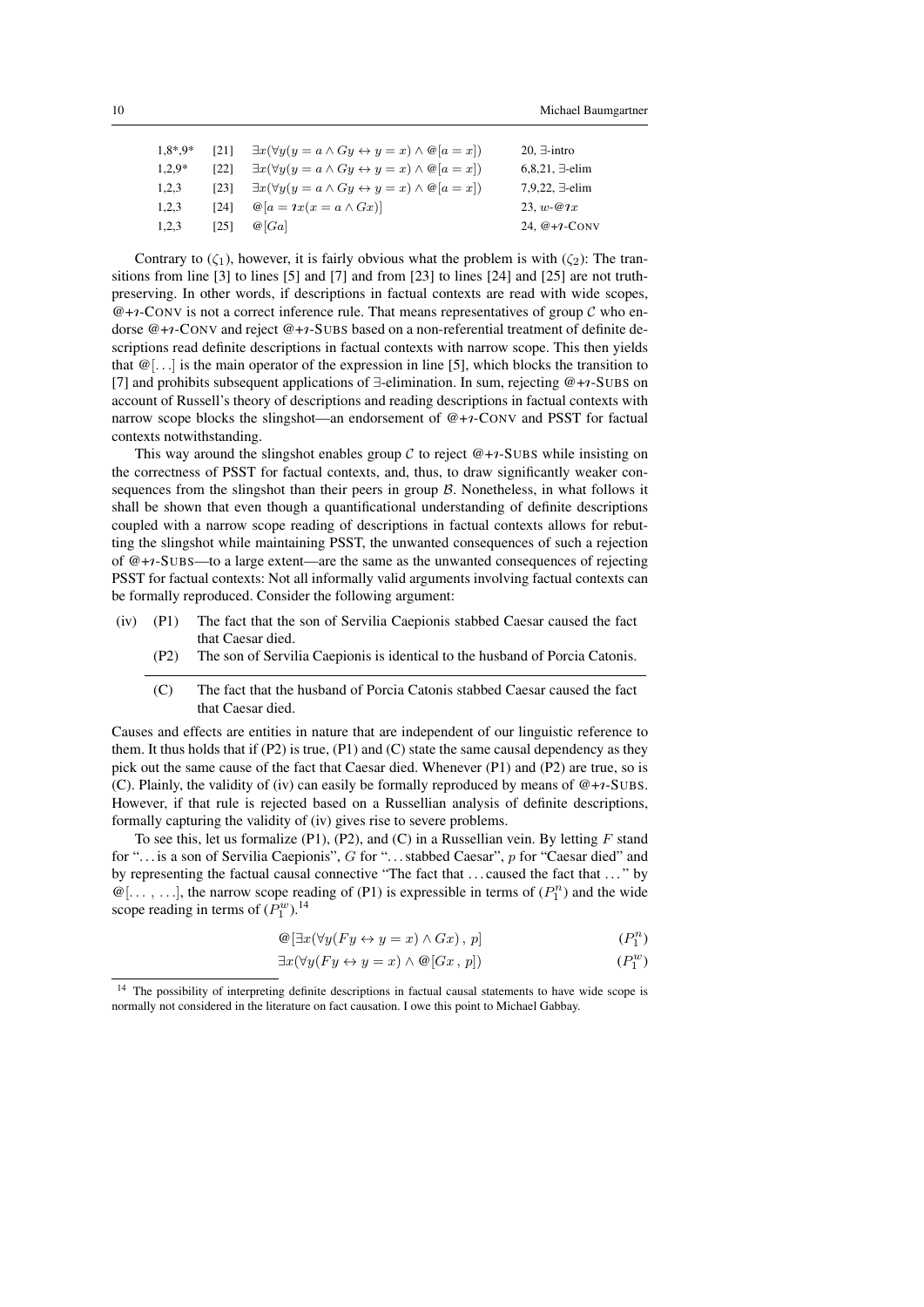In contrast, there are no scope ambiguities involved in  $(P2)$ . By introducing H for "... is a husband of Porcia Catonis", a Russellian analysis of (P2) yields:

$$
\exists x \exists y (\forall z_1 (Fz_1 \leftrightarrow z_1 = x) \land \forall z_2 (Hz_2 \leftrightarrow z_2 = y) \land x = y)
$$
 (P<sub>2</sub>)

Analogously to the first premise, the conclusion of (iv) allows for a narrow and a wide scope reading. They are formally reproduced in  $(C<sup>n</sup>)$  and  $(C<sup>w</sup>)$ , respectively.

$$
\mathcal{Q}[\exists x (\forall y (Hy \leftrightarrow y = x) \land Gx), p]
$$
\n
$$
(C^n)
$$

$$
\exists x (\forall y (Hy \leftrightarrow y = x) \land \textcircled{e}[Gx, p]) \tag{C^w}
$$

 $(P_2)$  states that the extensions of F and H comprise exactly one and the same element. As co-extensional predicates can only be substituted *s.v.* in extensional contexts, the validity of the two Russellian readings of (iv) hinges on whether  $F$  and  $H$  occur in extensional contexts. While that is not the case for  $(P_1^n)$  and  $(C^n)$ , F and H are located outside of the context governed by the non-extensional causal connective in  $(P_1^w)$  and  $(C^w)$ . Accordingly,  $(P_2)$  licenses to replace H for F in  $(P_1^w)$  which directly yields  $(C^w)$ . That is, whereas a narrow scope analysis of (iv) generates an invalid formalization, the validity of (iv) would be formally reproducible without the use of  $@+*i*-SUBS$  by drawing on a wide scope reading of the definite descriptions contained in (P1) and (C). Yet, as we have seen above, blocking the slingshot in the vein of group  $C$  presupposes definite descriptions embedded in factual contexts to have narrow scopes. As a direct consequence, endorsing  $@+*i*-CONV$  and PSST for factual contexts, while rejecting  $@+1$ -SUBS, renders it impossible to formally account for the validity of (iv).

At this point, the representative of group  $C$  might be inclined to argue that definite descriptions in factual contexts must only be read with narrow scopes in connection with the slingshot argument but not in cases like (iv). More concretely, it might be held that only descriptive analyses of subject-predicate statements as are generated by  $@+r\text{-CONV}$ , i.e. expressions of the form  $\mathcal{Q}[\alpha = x(x = \alpha \wedge \Phi x)]$ , must be systematically understood with narrow scope, while other descriptions embedded in factual contexts may be read with either narrow or wide scopes. However, as the Church-Quine-Davidson slingshot shows, descriptive analyses of this Gödelian type are not the only sort of expressions involving definite descriptions that can be used to run slingshot arguments. Hence, all other—potentially infinite—slingshot-inducing expressions would have to be confined to narrow scope interpretations as well. And what is the general criterion distinguishing those descriptions embedded in factual contexts that must be read with narrow scopes from those that merely may be thus interpreted?

Apart from problems of this kind, opting for the wide scope analysis of the descriptions contained in (iv) receives no support from available semantics for factual causal statements, as are e.g. developed in Bennett (1988) or Mellor (1995). According to these accounts, factual causal statements are of the form: "The fact that  $\phi$  caused the fact that  $\psi$ " is true iff  $\Omega(\phi, \psi)$ , where  $\phi$  and  $\psi$  stand for closed sentences and  $\Omega$  denotes the set of conditions imposed on  $\phi$  and  $\psi$  by a pertaining theory in order for  $\phi$  and  $\psi$  to be causally connected. Common candidates for  $\Omega$  are, for instance, that  $\psi$  must be derivable from  $\phi$  in combination with a causal law  $\mathcal L$  and a causal background  $B$  or that the probability/propensity/chance that  $\psi$  holds is higher in the closest  $\phi$ -worlds than in the closest non- $\phi$ -worlds. While the details of these different proposals for  $\Omega$  are of no relevance for our purposes, it is crucial to note that factual causal statements relate *logically independent closed sentences* stating the causing and the caused fact. This constraint is straightforwardly met by the narrow scope readings of (iv).  $(P_1^n)$ , for example, identifies the fact that there exists exactly one son of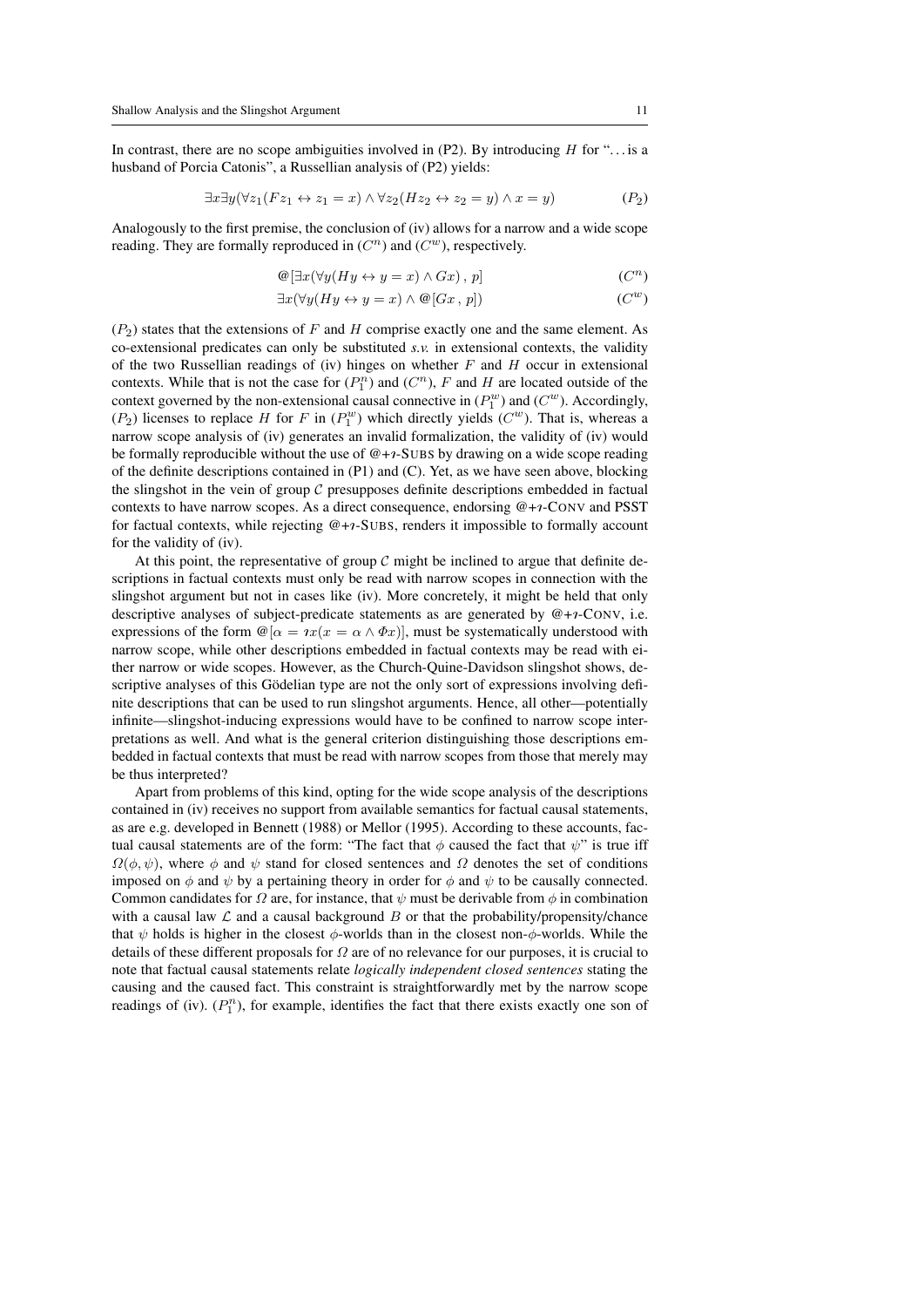Servilia Caepionis who stabbed Caesar as cause of the fact that Caesar died—and analogously for  $(C^n)$ . The constraint, however, is violated in the wide scope readings. In  $(P_1^w)$ and  $(C^w)$  the first expression governed by  $\mathcal{Q}[\ldots, \ldots]$  is an open sentence. Hence, the truth conditions of the third conjuncts within the scopes of the existential quantifiers of  $(P_1^w)$  and  $(C^w)$  are not determinable by means of available semantics for the factual causal connective.

Even if suitable semantics for factual causal contexts featuring Russellian descriptions with wide scopes should be developed in the future, it is highly dubitable that  $(P_1^w)$  and  $(C<sup>w</sup>)$  can be said to capture the truth conditions of (P1) and (C), respectively. To see this, compare  $(P_1^w)$  and (P1). If Servilia Caepionis, in fact, had two sons one of which was Brutus who stabbed Caesar,  $(P_1^w)$  turns out false because its first conjunct is false. Yet, would we informally judge (P1) to be false as well? The answer to that question, I presume, depends on the preferred analysis of causation. The Humean, for instance, who wants to reduce causation to regularities or probability raising will say that (P1) is still true, because regularities may hold even if their antecedents are false or because the probability of Caesar dying is increased even if the description contained in (P1) is improper. In contrast, if causes are required to allow for deducing their effects in combination with relevant covering laws, (P1) will rather turn out false if its description is improper. Hence, the truth conditions of (P1) and (C), in the end, depend on the semantics of "The fact that ... caused the fact that ...". In order to formally reproduce this primacy of the factual causal connective for the truth conditions of (P1) and (C),  $\mathcal{Q}[\ldots,\ldots]$  must be the main operator of corresponding formalizations. This condition is only satisfied by the narrow scope readings  $(P_1^n)$  and  $(C^n)$ .

All in all, the slingshot conflict can be resolved either by drawing on a fine-grained metaphysics of facts or on Russell's theory of descriptions. Both of these strategies, however, resolve it only at the price of giving rise to other conflicts between informal and formal validity assessments for arguments involving factual contexts. According to representatives of group  $A$ , informally valid arguments as (i) and (iii) cannot be formalized by formally valid inference schemes. The strategy of group  $B$ , in turn, entails that informally valid arguments as (ii), (iii), and (iv) cannot be formally mirrored. Finally, group  $\mathcal C$  cannot formally account for the validity of arguments as (ii) and (iv).

Strategies to block the slingshot argument that cannot formally reproduce the validity of arguments as (i), (ii), (iii), or (iv) do not adequately capture our informal understanding of factual contexts. Members of groups  $A$ ,  $B$ , and  $C$  either have to concede that their accounts are not complete insofar as they cannot reproduce all informally valid arguments involving factual contexts and thus violate (VP), or they are forced to revise informal validity assessments to the effect that not all of (i), (ii), (iii), and (iv) are valid after all. Both of these consequences are unsatisfactory. The slingshot conflict, first and foremost, reveals that we do not yet fully understand how to apply available formal tools to factual contexts. A theory of adequate formalization for factual contexts must validate (VP) by reproducing our informal understanding of factual contexts, which, among other things, entails that (i), (ii), (iii), and (iv) are valid arguments and that the truth of (a) to (c) is compatible with the falsity of (d). Apparently, we informally attribute truth conditions to factual contexts such that logical equivalents and co-referring definite descriptions and proper names are substitutable *s.v.* in some factual contexts, while in others at least one of those substitutions is incorrect. The remainder of this paper is going to identify the subset of factual contexts for which both of these substitution principles hold.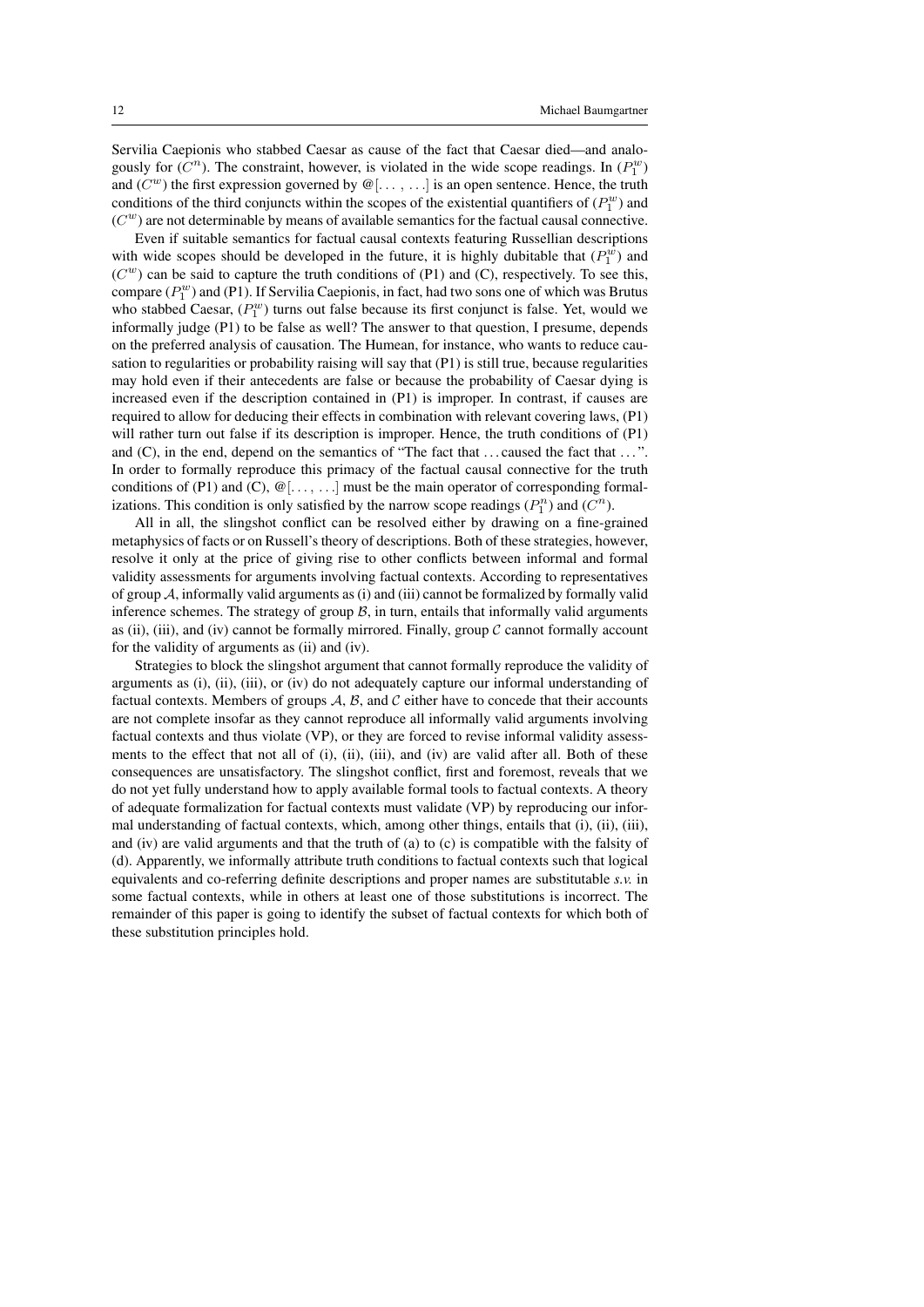#### 4 Revising @+1-SUBS

Before we can tackle the question as to the details of a suitable restriction of  $@+*i*-Conv$ or  $@+1$ -SUBS we, first, have to decide on which of the two rules to modify. On the face of it, there is no reason to expect that there is only one right way to go here. Formalisms are artificial products that build on conventional definitions whose usefulness must be assessed based on pragmatic criteria as simplicity or expressiveness. Accordingly, revising either  $@+i$ -CONV or  $@+i$ -SUBS might eventually yield an adequate account of formalizing factual contexts. However, simplicity favors a revision of  $@+7$ -SUBS, because the correctness of  $@+r$ -SUBS is doubtful on grounds that are *independent* of the slingshot. Thus, since  $@+r$ -SUBS must be modified anyway and since there are no comparable independent grounds to revise  $@+*i*-Conv$ , there is no reason to also modify  $@+*i*-Conv$  in light of the slingshot.

To see that restricting  $@+r-SUBS$  is called for independently of the slingshot, consider the following statements:<sup>15</sup>

- (e) Obama is identical to the one who is Obama and a politician.
- (f) The fact that Obama is identical to the one who is Obama and a politician is identical to the fact that Obama is a politician.
- (g) The fact that Obama is identical to Obama is identical to the fact that Obama is a politician.

Informally, we would say that  $(e)$  and  $(f)$  are true, while  $(g)$  is false. That is,  $(e)$  and  $(f)$ do not informally imply (g). Yet, if  $@+7$ -SUBS were to hold unrestrictedly, the following would turn out to be a valid inference scheme—where a refers to Obama, F stands for "... is a politician", and  $\mathcal{Q}[\ldots]$  symbolizes the connective "The fact that ... is identical to the fact that Obama is a politician":

| $(\zeta_3)$ |  | 1 [1] $a = \iota x(x = a \wedge Fx)$         |                 |
|-------------|--|----------------------------------------------|-----------------|
|             |  | 2 [2] $\mathcal{Q}[a = ix(x = a \wedge Fx)]$ |                 |
|             |  | 1,2 [3] $\omega  a = a $                     | 1,2, $@+i-SUBS$ |

While being a politician is a contingent fact, being self-identical is certainly not. Thus, these are two different facts about Obama. ( $\zeta_3$ ) demonstrates that  $@+i$ -SUBS alone may lead from truths to falsehoods. Similar transitions from true to false expressions may occur independently of Gödelian equivalents, for instance in case of what Quine (1960, 148–149) has dubbed *Kronecker descriptions*:

$$
\begin{array}{lll}\n(\zeta_4) & 1 & [1] & 1 = ix((x = 1 \land Fa) \lor (x = 0 \land \neg Fa)) & A \\
2 & [2] & @[1 = ix((x = 1 \land Fa) \lor (x = 0 \land \neg Fa))] & A \\
1,2 & [3] & @[1 = 1] & 1,2, @+i-SUBS\n\end{array}
$$

The expression in line [1] of  $(\zeta_4)$  is formally equivalent to Fa. In consequence, if  $\omega$ [...] is interpreted as above, line [2] is true, whereas line [3] is not. Hence,  $@+i$ -SUBS may turn true into false statements. These findings unmistakably show that  $@+*1*-SUBS$  is not correct as it was formulated in section 2. We do not attribute truth conditions to factual contexts such that co-referring definite descriptions are generally substitutable *s.v.* @+ $\gamma$ -SUBS is not unrestrictedly applicable to factual contexts.

<sup>15</sup> An analogous example can be found in Mellor (1995, 118).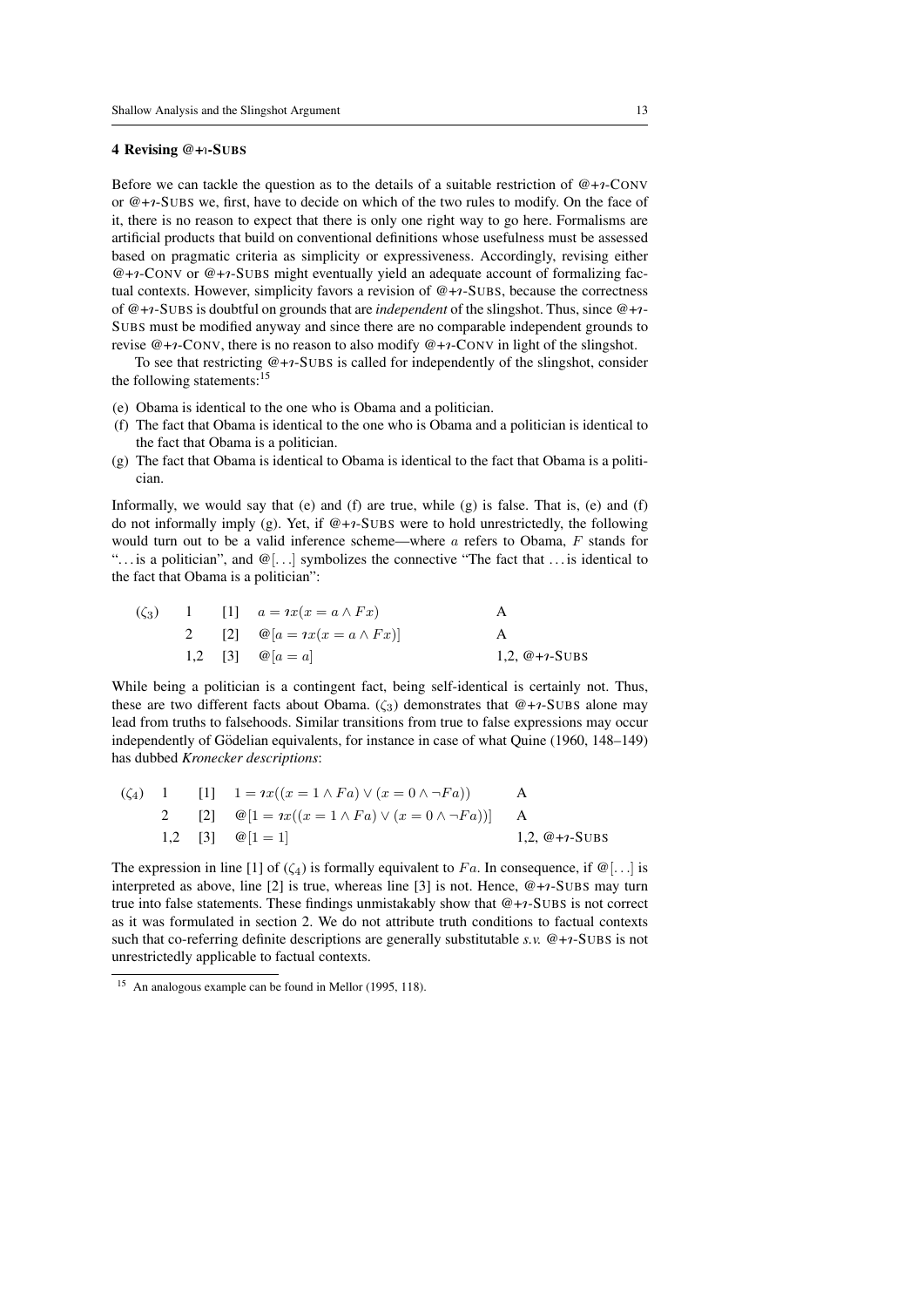#### 5 Shallow Analysis

 $@+i-SUBS$  must be restricted in a way that, first, resolves the slingshot conflict by yielding the formal invalidity of the slingshot argument and of inferences as  $(\zeta_3)$  and  $(\zeta_4)$ , and that, second, does not give rise to other conflicts between formal and informal validity assessments. As it turns out, the literature on adequate formalization provides all the necessary conceptual and criterial means required for such a restriction of  $@+*1*-SUBS$ . Those means just need to be assembled properly. To this end, we need to introduce the notions of *correct formalization*, *structural complexity*, and *shallow formalization*.

Authors developing criteria of adequate formalization, as Blau (1977), Epstein (1990, 1994), Sainsbury (2001), Brun (2004), or Baumgartner and Lampert (2008), all agree on one core criterion of adequate formalization: Adequate formalizations must be *correct*. Concisely put, correctness amounts to the following: The formalization  $\Gamma_1$  of a statement  $A_1$  is correct iff whatever formally follows from  $\Gamma_1$  is a formalization of a natural language statement that informally follows from  $A_1$ , and whatever formally implies  $\Gamma_1$  is a formalization of a natural language statement that informally implies  $A_1$ . Correctness is necessary but not sufficient for the adequacy of formalizations. Formalization theories complement it with further criteria, most of which are of no relevance to our current purposes. Such as to illustrate the application of the correctness criterion, consider statement (h) along with the forthright formalization (2).

(h) Obama is a politician or Obama is married.

$$
p \vee q
$$
\n
$$
p: \text{Obama is a politician.}; \quad q: \text{Obama is married.}
$$
\n
$$
(2)
$$

To establish the correctness of (2) for (h) it must be shown that (2) does not allow for inferences that (h) does not sanction and that (2) does not follow from premises (h) does not informally follow from. For example, (2) follows from  $p$  and from  $q$ . In accordance, (h) informally follows from "Obama is a politician" and from "Obama is married". Or (2) formally implies  $p \lor q \lor r$  and  $\neg p \rightarrow q$ . (h) correspondingly informally entails "Obama is a politician or Obama is married or Shamus is Pope" as well as "If Obama is not a politician, Obama is married". The correctness of (2) for (h) is proven if it is established that all formal dependencies in which  $(2)$  is involved have informal counterparts.<sup>16</sup> Plainly, any formula that is logically equivalent to (2) is involved in the exact same inferential dependencies as (2). Therefore, expressions as  $p \vee (q \wedge r \leftrightarrow r)$  or  $(r \wedge \neg r) \vee (p \vee q)$ —or any other equivalent formula—are just as correct for (h) as (2). Moreover, of course, (h) can also be correctly formalized by first-order means:

$$
Fa\vee Ga\tag{3}
$$

$$
a = ix(x = a \land (Fx \lor Gx))
$$
\n(4)

$$
1 = \iota x((x = 1 \land (Fa \lor Ga)) \lor (x = 0 \land \neg (Fa \lor Ga))
$$
\n(5)

$$
a
$$
: Obama;  $F$ : ... is a politician;  $G$ : ... is married

While  $(3)$ ,  $(4)$ , and  $(5)$  are formally equivalent, they are not formally equivalent to  $(2)$ . That is, there may exist numerous non-equivalent correct formalizations of one particular statement  $A_1$ . To every correct formalization of  $A_1$  there exists an infinite amount of equivalent

<sup>&</sup>lt;sup>16</sup> For more details on correctness and the application of this criterion cf. Brun (2004) or Baumgartner and Lampert (2008).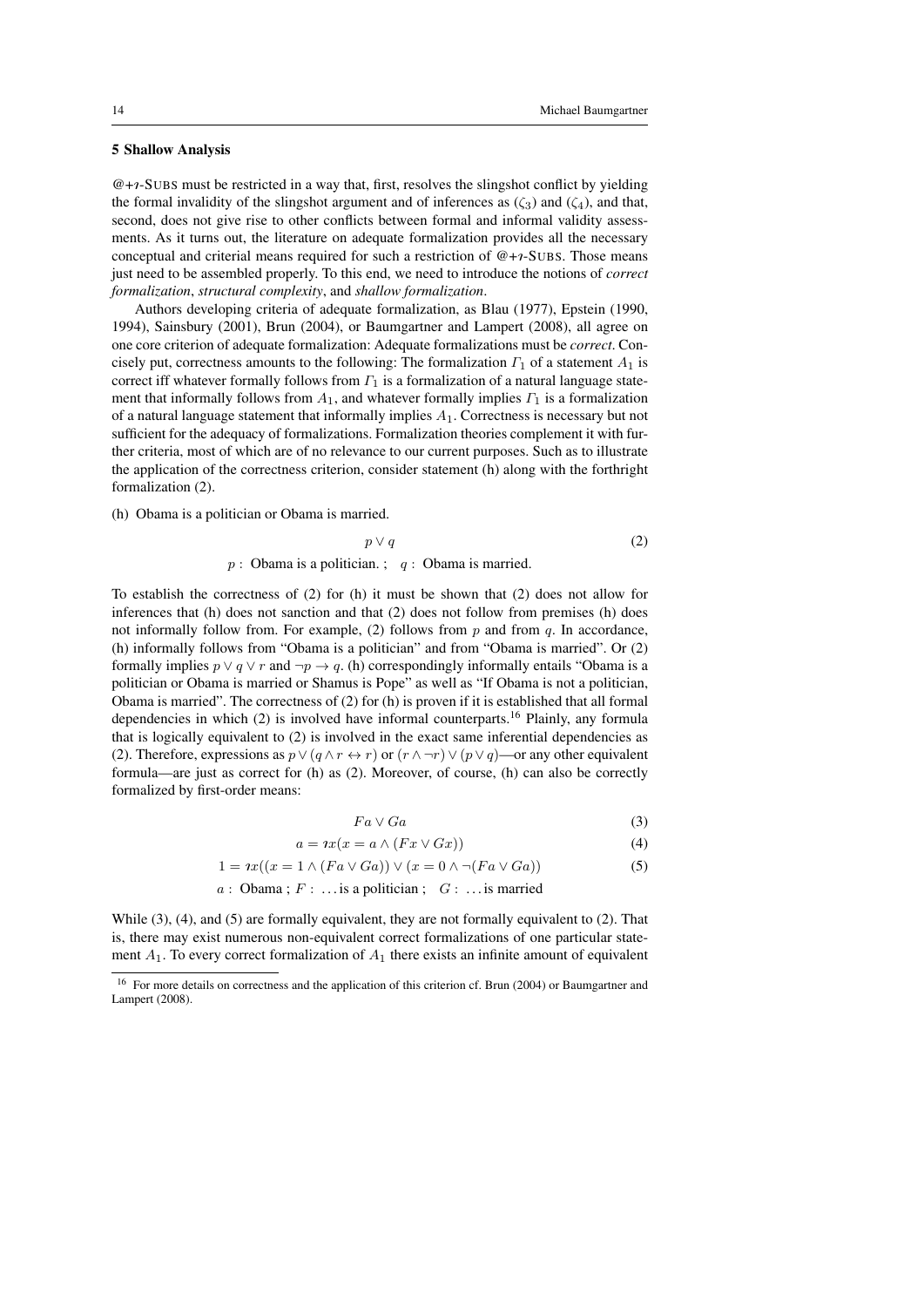correct formalizations. The correct formalizations of a statement can thus be grouped in equivalence classes  $\varphi_1, \varphi_2, \ldots, \varphi_n$ .

The formalizations contained in such equivalence classes can be ordered with respect to structural complexity. For instance, (5) introduces more structural complexity than (4), which, in turn, is more complex than (3). As Hodges (2001, 47) puts it, a complexity measure numerically reproduces the property that "any formula has a higher complexity than any of its proper subformulas". Accordingly, he proposes to define the *structural complexity* of a formula  $\Gamma_1$  to be the number of its subformulas, where the subformulas of  $\Gamma_1$  are the atomic expressions contained in  $\Gamma_1$ , the molecular expressions in  $\Gamma_1$  composed by means of logical connectives and quantifiers, and  $\Gamma_1$  itself.<sup>17</sup> For instance, (3) has complexity 3, for it contains the following subformulas:  $Fa$ ,  $Ga$ , and  $Fa \vee Ga$ . By contrast, (4) has complexity 6, as it is composed of  $Fx, Gx, x = a, Fx \vee Gx, x = a \wedge (Fx \vee Gx)$ , and  $a = \alpha(x = a \wedge (Fx \vee Gx))$ .

Finally, Quine (1960, 160) provides a maxim of adequate formalization—intended to complement correctness—that will prove to be of crucial importance for the formalization of factual contexts, *viz.* the *maxim of shallow analysis*: "expose no more logical structure than seems useful for the deduction or other inquiry at hand".<sup>18</sup> The maxim stipulates that formalizations should only introduce as much structure as is needed to fulfill the purposes pursued by resorting to formalizations in the first place. It determines to avoid structural complexity that is redundant. Or differently, it requires to always choose the least complex correct formalization that serves the purposes at hand. To illustrate, consider the informally valid argument (v) and assume the purpose of formalizing (v) is to formally account for its validity:

(v) Socrates is wise. Wisdom is a virtue. Therefore, Socrates is virtuous.

A correct formalization of (v) that reproduces its validity is the formally valid inference scheme (6).

$$
Fa, \forall x (Fx \rightarrow Gx) \vdash Ga
$$
  

$$
F : \dots \text{is wise} \; ; \; G : \dots \text{is virtuous} \; ; \; a : \text{Socrates}
$$
 (6)

Of course, the validity of (v) could also be formally reproduced by introducing additional structure as done in (7) and (8), which are to be read relative to the interpretation given in (6) as well.

$$
Fa \wedge a = a, \forall x (Fx \wedge x = x \rightarrow Gx) \vdash Ga \tag{7}
$$

$$
a = ix(x = a \wedge Fx), \forall x (Fx \rightarrow Gx) \vdash a = ix(x = a \wedge Gx)
$$
 (8)

The premises and conclusion of (7) and (8) are each formally equivalent to their respective counterparts in  $(6)$ . Yet, even though  $(7)$  and  $(8)$  are, hence, correct for  $(v)$  iff  $(6)$  is correct for (v), (7) and (8) violate shallowness, for they involve redundant logical structure. There exists another correct formalization of  $(v)$  which is less complex than  $(7)$  and  $(8)$  and which also accounts for the validity of  $(v)$ ,  $viz$ . (6). Among the correct formalizations of a statement  $A_1$  that differ with respect to structural complexity and that fulfill the purposes at hand only one with lowest complexity measure constitutes a shallow formalization of  $A<sub>1</sub>$ . The only purpose of formalizing a statement  $A_1$  that is of interest in this paper is the formal reproduction of the validity or invalidity of the arguments that  $A_1$  is part of. In extensional contexts,

<sup>&</sup>lt;sup>17</sup> For more details cf. Hodges (2001, 46–47) or Epstein (1994, 55–56). Other complexity measures have been proposed in the literature, cf. e.g. Iacona (2004, 62) or Brun (2004, chs. 13.4–13.6).

<sup>18</sup> Cf. also Quine (1982, 198), Haack (1978, 243), or Brun (2004, 322).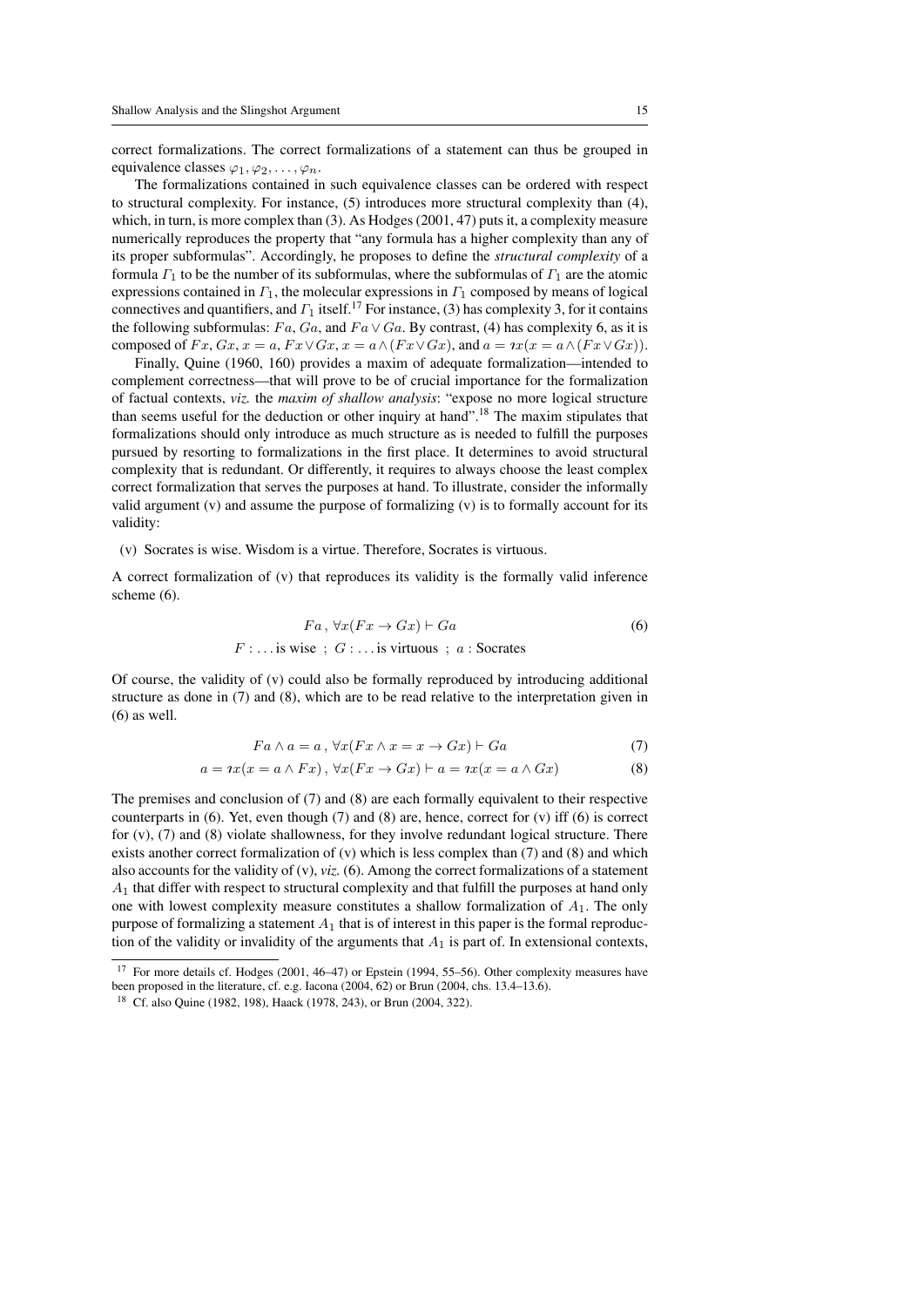equivalent formalizations of a statement  $A_1$  cannot differ with respect to accounting for the (in)validity of arguments comprising  $A_1$ . If  $A_1, A_2, \ldots, A_m$  informally entail  $A_n$  and this dependence is reproduced by the correct formalizations contained in the inference scheme  $\Gamma_1, \Gamma_2, \ldots, \Gamma_m \vdash \Gamma_n$ , replacing any  $\Gamma_i$ ,  $1 \leq i \leq n$ , by a formally equivalent expression  $\Gamma_i^*$  with higher complexity measure than  $\Gamma_i$  does not affect the formal validity of that inference scheme, and hence equally reproduces the corresponding informal dependence—and analogously for informal independencies. That is, of a set  $\varphi_1$  of formally equivalent formalizations that are correct for  $A_1$  and contribute to accounting for the (in)validity of  $A_1$ 's argumentative context, only the least complex satisfy shallowness. For the purposes of this paper we can thus define the notion of a *shallow formalization* as follows: A formalization  $\Gamma_1$  of a statement  $A_1$  is shallow iff  $\Gamma_1$  is correct for  $A_1$  and there does not exist another formalization  $\Gamma_1^*$  of  $A_1$  that is formally equivalent to  $\Gamma_1$  and has a lower complexity measure than  $\Gamma_1$ .

Introducing redundant structure, i.e. additional structural complexity that does not change a subformula's truth conditions, into extensional contexts merely generates unnecessary complications, but does not turn valid inference schemes into invalid ones, or vice versa. Thus, Quine's primary rationale for the maxim of shallow analysis was simply to avoid superfluous work in the course of formalizing extensional statements.<sup>19</sup> However, what holds for extensional contexts does not necessarily hold for non-extensional ones as well. Indeed, the slingshot argument reveals that replacing a first-order expression as  $Fa$  within a factual context by a formally equivalent, yet more complex expression as  $a = \alpha x(x = a \wedge Fx)$ may give rise to incorrect inferences, i.e. to inferences that do not have informal counterparts. Moreover, these incorrect inferences could not be drawn on the mere basis of  $Fa$ . While in extensional contexts replacing a formalization  $\Gamma_i$  by a more complex equivalent expression  $\Gamma_i^*$  cannot induce incorrect inferences, factual contexts are sensitive to the introduction of excessive logical structure. That is, if a correct formalization  $\Gamma_1$  of  $A_1$  that contributes to formally reproducing the (in)validity of an argument featuring "The fact that  $A_1$  is ..." is replaced by an equivalent more complex formalization  $\Gamma_1^*$ , it may turn out that the (in)validity of the corresponding argument is no longer successfully accounted for. In consequence, the status of shallow analysis in factual contexts differs significantly from its status in extensional contexts. In factual contexts, excessive logical structure does not merely induce unnecessary complications, but, as the slingshot demonstrates, may give rise to incorrect inferences and to conflicts between informal and formal validity assessments.

These considerations and the conceptual resources assembled above pave the way towards a restriction of  $@+7$ -SUBS that renders  $(\zeta_1), (\zeta_3)$ , and  $(\zeta_4)$  formally invalid and allows for the formal reproduction of the validity of arguments (i) to (iv): Within factual contexts, co-referring definite descriptions and proper names can only be replaced *s.v.* in shallow formalizations. More specifically,  $@+r$ -SUBS must be restricted such that, first, it is only applicable to shallow formalizations embedded in factual contexts, i.e. to shallow factual contexts, and second, such that no redundant structure is introduced, that is, such that shallowness is preserved. If we let  $\Sigma_s(\alpha)$  and  $\Sigma_s(nx\Phi x)$  stand for shallow formalizations containing the name  $\alpha$  and the description  $\alpha \Phi x$ , respectively, the required restriction of  $@+*i*-SUBs$  can be spelled out as follows:

| $\omega$ <sub>s</sub> + <sub>1</sub> -S <sub>UBS</sub> : | $\iota x \Phi x = \alpha$                | $\alpha = \iota x \varphi x$             | $\iota x \Phi x = \iota x \Psi x$        |  |
|----------------------------------------------------------|------------------------------------------|------------------------------------------|------------------------------------------|--|
|                                                          | $\mathcal{Q}[\Sigma_s(\imath x \Phi x)]$ | $\omega[\Sigma_s(\alpha)]$               | $\mathcal{Q}[\Sigma_s(\imath x \Phi x)]$ |  |
|                                                          | $\omega_{\left[\sum_{s}(\alpha)\right]}$ | $\mathcal{Q}[\Sigma_s(\imath x \Phi x)]$ | $\mathcal{Q}[\Sigma_s(\imath x \Psi x)]$ |  |

<sup>&</sup>lt;sup>19</sup> Correspondingly, shallow analysis is commonly not seen as a necessary condition of adequate formalization (cf. Brun 2004, ch. 13).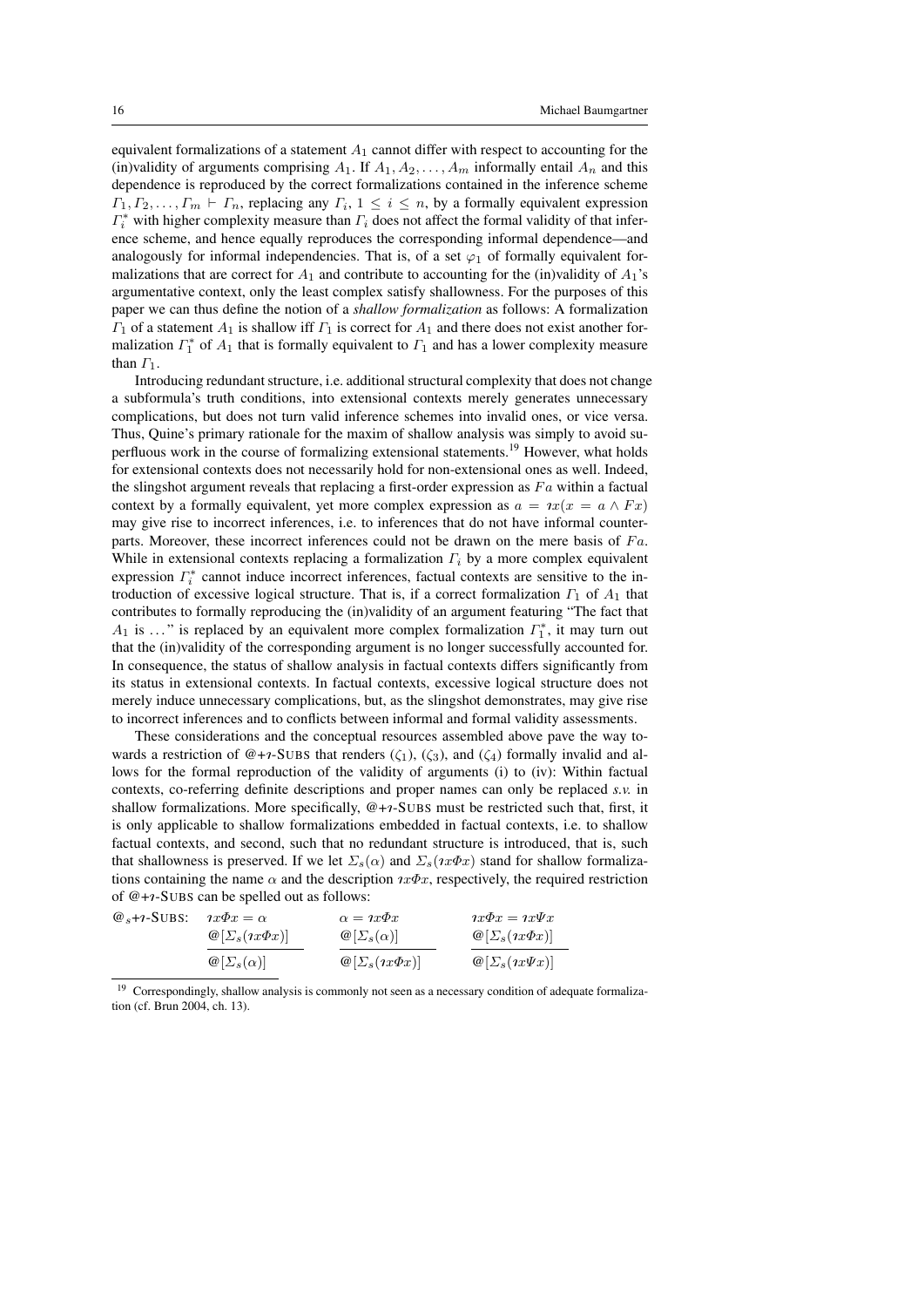As shall be substantiated in the following,  $\mathcal{Q}_s$ +1-SUBS resolves the slingshot conflict without giving rise to other conflicts between formal and informal validity assessments.

To see that the Gödelian slingshot argument turns out to be invalid, given that  $@+r$ -SUBS is rejected in favor of  $\mathcal{Q}_s$ +1-SUBS, reconsider ( $\zeta_1$ ). This exemplary instance of the slingshot involves the statements (a), (b), (c), and (d), the first three of which do not informally imply the fourth. That is, "(a), (b), (c). Therefore, (d)" is an informally invalid argument. This invalidity can be formally accounted for in a straightforward way:

$$
Fa, Ga, \mathcal{Q}[Fa] \nvdash \mathcal{Q}[Ga] \tag{9}
$$

$$
a : \text{Obama} \; ; \; F : \ldots
$$
 is a politician  $; \; G : \ldots$  is married

 $\mathcal{Q}[\ldots]$ : The fact that  $\ldots$  is identical to the fact that Obama is a politician.

(9) comprises correct and minimally complex formalizations of (a) to (d). There do not exist formally equivalent expressions with lower complexity measures, for the complexity measures of Fa, Ga and of  $\mathcal{Q}[Fa]$ ,  $\mathcal{Q}[Ga]$  are minimal: 1 and 2, respectively. That is, (9) features shallow formalizations. As there are no identity statements, it is impossible to apply  $\mathcal{Q}_s$ +1-SUBS, and hence impossible to deduce  $\mathcal{Q}[Ga]$  from  $Fa, Ga,$  and  $\mathcal{Q}[Fa]$ .

As we have seen in section 2 though,  $\imath$ -CONV and  $@+ \imath$ -CONV permit to introduce identity statements into the formalizations of (a) and (c). However, since  $a = \iota x(x = a \wedge Fx)$  is formally equivalent to Fa, its additional complexity is redundant.  $a = \alpha(x = a \wedge Fx)$  is on a par with infinitely many other formulas that are formally equivalent to Fa, as  $Fa \wedge a = a$ or  $1 = \alpha((x = 1 \wedge Fa) \vee (x = 0 \wedge \neg Fa))$ , all of which feature excessive logical structure. None of these formalizations is shallow. Accordingly,  $\mathcal{Q}_s$ + $\gamma$ -SUBS cannot be applied if any of them is embedded in a factual context. This, in turn, renders the step from line [7] to [8] of  $(\zeta_1)$  invalid, and thereby blocks the slingshot. The slingshot argument as given in  $(\zeta_1)$  essentially draws on the introduction of logical structure that in no way affects the truth conditions of the formulas embedded in the corresponding factual contexts. While in extensional contexts such excessive structure is harmless, in factual contexts it may give rise to conflicts between formal and informal validity assessments. Therefore, to adequately formally reproduce inferential dependencies among (or truth conditions of) factual statements, the substitutability of singular terms must be restricted to shallow formalizations.

Such a restriction of  $@+r$ -SUBS also invalidates  $(\zeta_3)$ . The statement (e), i.e. "Obama is identical to the one who is Obama and a politician" is not shallowly formalized in terms of  $a = \alpha(x = a \wedge Fx)$ , with F representing "... is a politician" and a referring to Obama. There exists a formally equivalent correct formalization with lower complexity measure, *viz.*  $Fa$ . Notwithstanding its misleading grammatical surface, (e) is informally equivalent to "Obama is a politician". Hence, both of the equivalent formalizations  $a = \alpha x(x = a \wedge b)$  $Fx$ ) and  $Fa$  are correct for (e) as well as for "Obama is a politician". The formalization with lowest complexity measure, i.e. the shallow formalization of both statements, is  $Fa$ . Therefore,  $\mathcal{Q}_s$ +*1*-SUBS does not sanction the transition of lines [1] and [2] of ( $\zeta_3$ ) to line [3]. For analogous reasons, rejecting  $@+_{7}SUBS$  in favor of  $@+_{7}SUBS$  renders ( $\zeta_4$ ) invalid as well.

While  $\mathcal{Q}_s$ +1-SUBS blocks both the slingshot and incorrect inferences along the lines of  $(\zeta_3)$  and  $(\zeta_4)$ , direct applications of  $\mathcal{Q}_s$ +*1*-SUBS to shallow formalizations of the statements involved in arguments as (ii), (iii), or (iv) straightforwardly account for their informal validity. To see this, consider argument (iv) and let F stand for " $\dots$  is a son of Servilia Caepionis", G for " $\dots$  stabbed Caesar", H for " $\dots$  is a husband of Porcia Catonis", p for "Caesar died", and  $\mathcal{Q}[\ldots, \ldots]$  for the factual causal connective. The following application of  $\mathcal{Q}_s$ +1-SUBS directly leads from the premises of (iv) to its conclusion: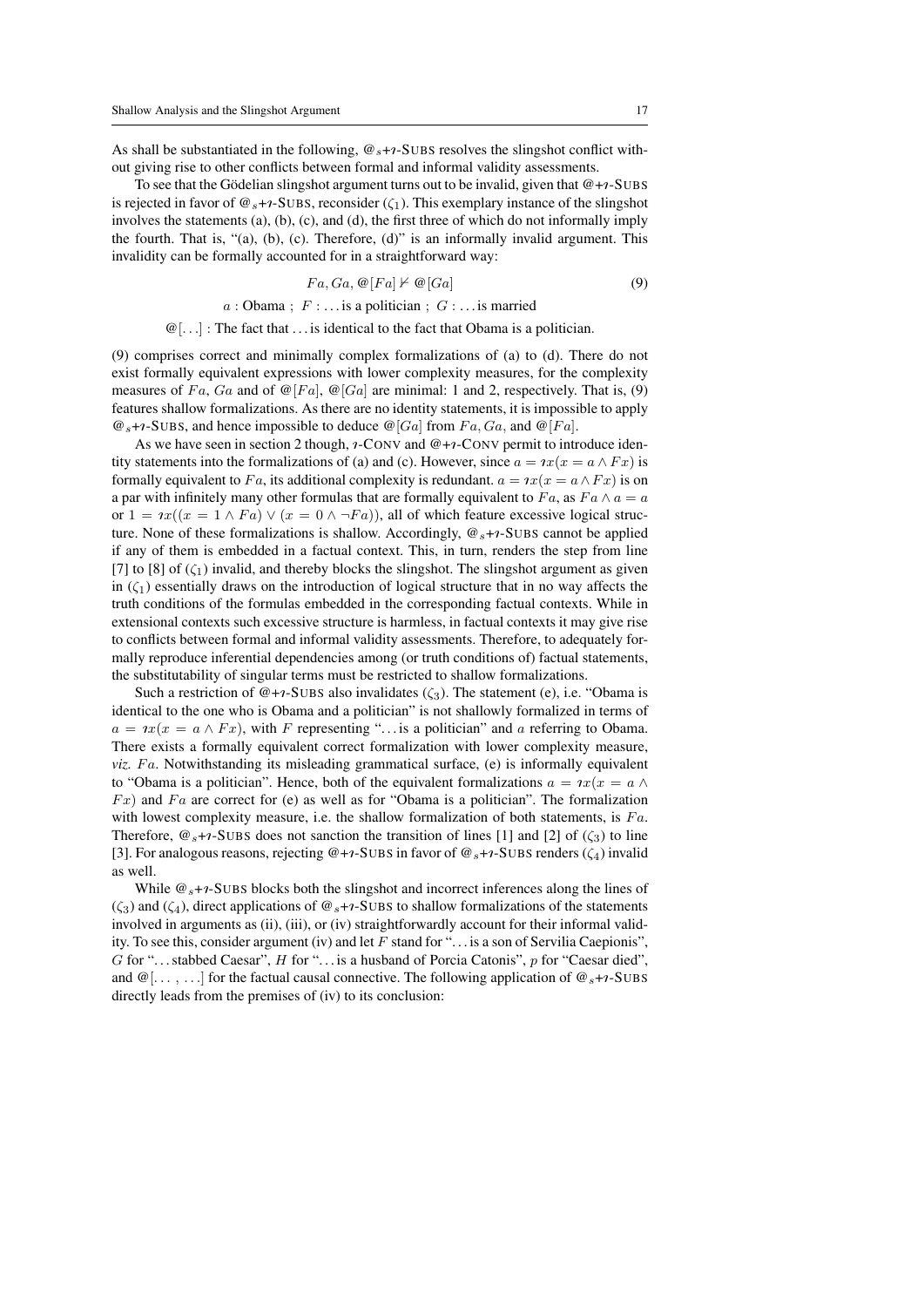| $(\zeta_5)$ |  | 1 [1] $\omega[G \iota x F x, p]$    |                      |
|-------------|--|-------------------------------------|----------------------|
|             |  | 2 [2] $ixFx = ixHx$                 |                      |
|             |  | 1,2 [3] $\omega[G \imath x H x, p]$ | 1,2, $@_{s+1}$ -SUBS |

Similarly, if we additionally introduce  $a$  as referring to Brutus, the informal validity of (ii) is reproducible by means of  $\mathcal{Q}_s + \gamma$ -SUBS:

| $(\zeta_6)$ |  | 1 [1] $\omega[Ga,p]$                      |                      |
|-------------|--|-------------------------------------------|----------------------|
|             |  | 2 [2] $a = i x F x$                       |                      |
|             |  | 1,2 [3] $\mathcal{Q}[G \text{Tr} F x, p]$ | 1,2, $@_{s+1}$ -SUBS |

Note that  $\mathcal{Q}_s$ + $\gamma$ -SUBS renders the formal validity of inference schemes involving factual contexts dependent on their structural complexity. In this respect factual and extensional contexts differ significantly: While the introduction of redundant structure into a valid inference scheme only featuring extensional contexts cannot overturn the latter's validity, such specifications of inference schemes containing factual contexts do not necessarily conserve validity. In consequence, to formally reproduce the informal validity of a purely extensional argument  $S_1$ ,  $S_1$  may be formalized at any level of complexity, whereas to formally reproduce the informal validity of a factual argument  $S_2$ ,  $S_2$  *must* be formalized shallowly. Consider the following variation of (ii):

(vi) The fact that Brutus is the one who is Brutus and stabbed Caesar caused the fact that Caesar died. Brutus is identical to the son of Servilia Caepionis. Therefore, the fact that the son of Servilia Caepionis is the one who is the son of Servilia Caepionis and stabbed Caesar caused the fact that Caesar died.

Just as (ii), (vi) is an informally valid argument. Indeed, the premises and conclusion of (ii) and (vi) are informally equivalent—the component statements of the latter being unnecessarily cumbersome. Yet, only a shallow formalization that correctly reproduces the premises and conclusion of (vi) as (10)—whose formal validity is proven in  $(\zeta_6)$ —mirrors (vi)'s validity. By contrast, formalization (11) which correctly but non-shallowly captures the premises and conclusion of (vi) amounts to an invalid inference scheme, because  $\mathcal{Q}_s$ + $\iota$ -SUBS is not applicable to the first premise of (11).

$$
\mathcal{Q}[Ga, p], a = \iota x F x \vdash \mathcal{Q}[G \iota x F x, p] \tag{10}
$$

$$
\mathcal{Q}[a = ix(x = a \wedge Gx), p], a = \eta y F y \nvdash \mathcal{Q}[\eta y F y = \eta x(x = \eta y F y \wedge Gx), p] \tag{11}
$$

That means the grammatical surface of argument (vi) is misleading as to the valid form (vi) instantiates. To formally mirror the validity of informally valid arguments featuring factual contexts, these arguments must be formalized shallowly—even if that requires digressing from the grammatical surface of formalized arguments.

In sum, an adequate formal reproduction of factual contexts calls for strict adherence to Quine's maxim of shallow analysis. By shallowly formalizing factual contexts the slingshot argument is blocked, while the validity of arguments as (i) to (iv) and (vi) remains formally reproducible.

#### 6 Conclusion

The slingshot argument essentially draws on the introduction of redundant logical structure into factual contexts. While such redundancies do not give rise to incorrect inferences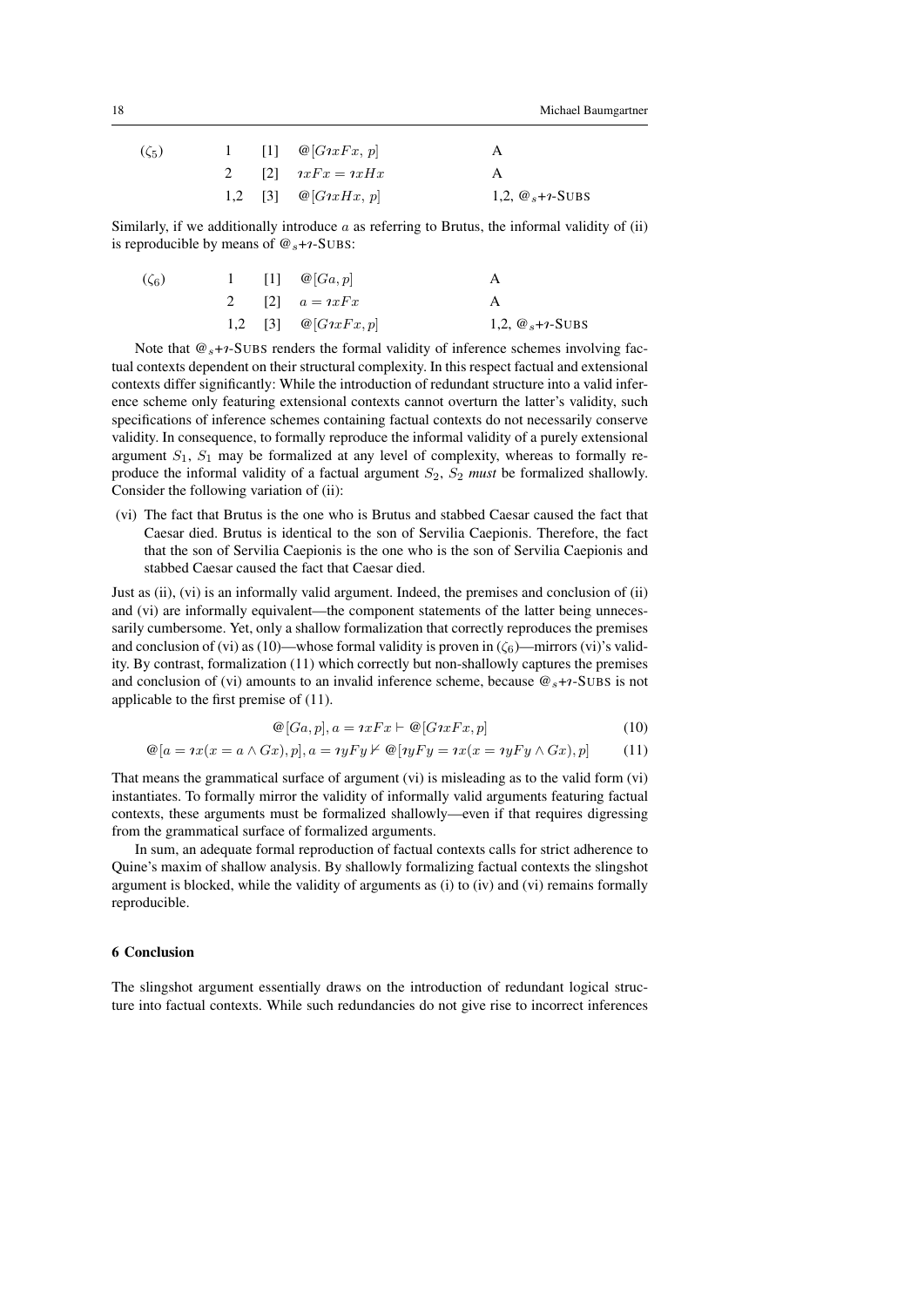in extensional contexts, factual contexts are sensitive to excessive logical structure. That is the primary lesson to draw from the slingshot argument. This paper has moreover shown that factual contexts differ from hyperintensional ones as belief contexts in two crucial respects: First, logical equivalents can be substituted *s.v.* within factual contexts while such substitutions are invalid in hyperintensional contexts, and second, a specific type of expressions, *viz.* shallow ones, allow for substitutions of co-referring singular terms within factual contexts while such substitutions are generally invalid within hyperintensional ones. In this sense, factual contexts occupy a middle ground between extensional and hyperintensional contexts.

Thus, this paper suggests the following answers to our introductory questions  $(Q_1)$  and  $(Q_2)$ .

- $(A<sub>1</sub>)$  If definite descriptions embedded in factual contexts are interpreted referentially, logical equivalents can generally be substituted *s.v.* within factual contexts, i.e. PSLE and its special case  $\imath$ -CONV hold unrestrictedly for factual contexts. If definite descriptions in factual contexts are spelled out in a Russellian vein,  $@ + \gamma$ -CONV only holds if definite descriptions are interpreted with narrow scopes. Furthermore, co-referring proper names and definite descriptions can be substituted *s.v.* in *shallow* factual contexts. That is,  $@+*i*-SUBS$  must be restricted in terms of  $@<sub>s</sub>+*i*-SUBS$ .
- (A2) Adequate formalizations of factual contexts must not only be *correct* but moreover *shallow*.

Of course,  $(A_1)$  and  $(A_2)$  do not yet constitute an exhaustive account of formalizing factual contexts. Many open questions remain. For instance, correctness and shallowness are necessary but certainly not sufficient for the adequacy of formalizations of factual contexts, or PSLE and  $\mathcal{Q}_{s+1}$ -SUBS are not the only inference rules that can be validly applied to factual contexts. However,  $(A_1)$  and  $(A_2)$  constitute a necessary core of an adequate account of formalizing factual contexts which avoids conflicts between assessments of informal and formal dependencies among statements featuring factual contexts, and thus validates (VP). We have found that such conflicts arise because formal systems that treat definite descriptions or class abstracts as primitive referring terms allow for the introduction of certain kinds of excessive logical structure into factual contexts to which these contexts are sensitive. If factual contexts are consistently shallowly formalized, such conflicts are avoided. This finding does not teach us anything about the metaphysics of facts, which, after all, must be conceived of in light of the theoretical work facts are supposed to do within a broader metaphysical (or philosophical) picture. Nor does it teach us anything about the quality of formalisms featuring primitive iota-expressions or class abstracts, which, after all, have proven to be very profitably applicable, for instance, to the formalization of statements of number theory (cf. e.g. Bernays 1958). Rather, this finding teaches us something about how our informal understanding of factual contexts is adequately reproduced by means of available formal tools. If Quine's maxim of shallow analysis is rigorously respected in the course of formalizing factual contexts, definite descriptions can be understood referentially without conflicts arising between informal and formal validity assessments with respect to arguments featuring factual contexts, and, accordingly, without having to settle for a fine-grained metaphysics of facts.

Acknowledgements I am particularly grateful to Timm Lampert for countless discussions about facts, slingshots, and logical formalization. Moreover, I thank Delphine Chapuis-Schmitz, Sebastian Leugger, Jonas Rogger, and the anonymous referees for this journal for helpful comments on an earlier draft. Finally, I am indebted to the Swiss National Science Foundation for generous support of this work (grant PP001-114812/1).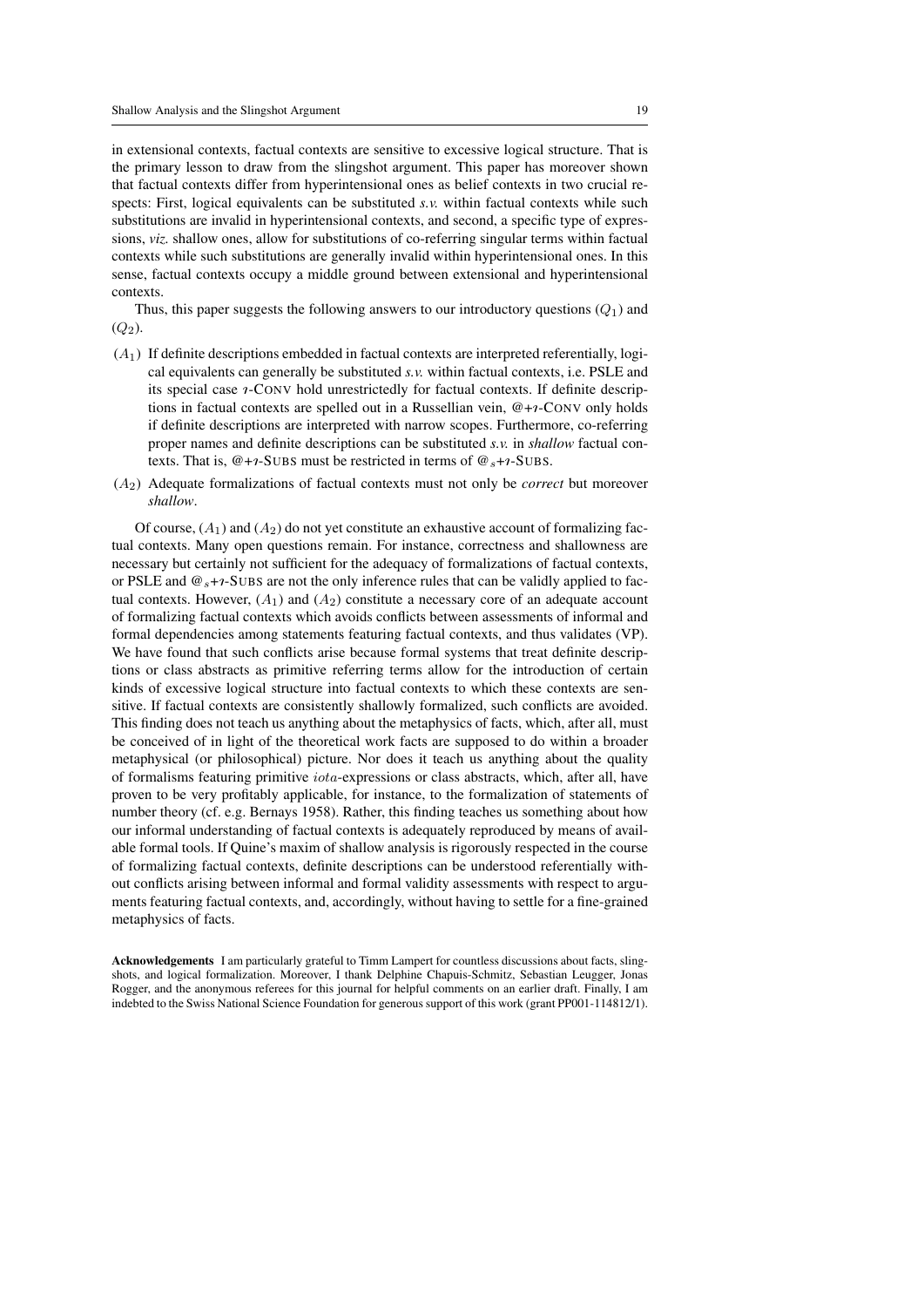### References

- [Anscombe 1969] Anscombe, G. E. M. (1969). Causality and extensionality. *Journal of Philosophy 66*, 152– 159.
- [Barwise and Perry 1996] Barwise, J. and J. Perry (1996). Semantic innocence and uncompromising situations. In A. P. Martinich (Ed.), *The Philosophy of Language*, pp. 369–381. Oxford: Oxford University Press. originally published 1975 in *Midwest Studies in Philosophy*.
- [Baumgartner forthcoming] Baumgartner, M. (forthcoming). Informal reasoning and logical formalization. In S. Conrad and S. Imhof (Eds.), *Ding und Begriff*. Frankfurt a.M.: Ontos Verlag.
- [Baumgartner and Lampert 2008] Baumgartner, M. and T. Lampert (2008). Adequate formalization. *Synthese 164*, 93–115.

[Bennett 1988] Bennett, J. (1988). *Events and Their Names*. Indianapolis: Hackett.

- [Bernays 1958] Bernays, P. (1958). *Axiomatic Set Theory*. Amsterdam: North-Holland.
- [Blau 1977] Blau, U. (1977). *Die dreiwertige Logik der Sprache*. Berlin: de Gruyter.
- [Brandl 1991] Brandl, J. (1991). Some remarks on the "slingshot" argument. In G. Dorn and G. Schurz (Eds.), *Advances of Scientific Philosophy*, pp. 421–437. Amsterdam: Rodopi.
- [Brun 2004] Brun, G. (2004). *Die richtige Formel. Philosophische Probleme der logischen Formalisierung*. Frankfurt a.M.: Ontos.
- [Carnap 1947] Carnap, R. (1947). *Meaning and Necessity*. Chicago: University of Chicago Press.
- [Church 1943] Church, A. (1943). Review of Carnap's *Introduction to Semantics*. *Philosophical Review 52*, 298–304.
- [Cummins and Gottlieb 1972] Cummins, R. and D. Gottlieb (1972). On an argument for truth-functionality. *American Philosophical Quarterly 9*, 265–269.
- [Davidson 1980] Davidson, D. (1980). *Essays on Actions and Events*. Oxford: Clarendon Press.
- [Drai 2002] Drai, D. (2002). The slingshot argument: An improved version. *Ratio 15*, 194–204.
- [Epstein 1990] Epstein, R. L. (1990). *The Semantic Foundations of Logic: Propositional Logic*. Dordrecht: Kluwer.
- [Epstein 1994] Epstein, R. L. (1994). *The Semantic Foundations of Logic: Predicate Logic*. Oxford: Oxford University Press.
- [Etchemendy 1990] Etchemendy, J. (1990). *The Concept of Logical Consequence*. Harvard University Press.
- [Frege 1984] Frege, G. (1892/1984). On sense and meaning. In B. McGuinness (Ed.), *Collected Papers on Mathematics, Logic, and Philosophy*. Oxford: Basil Blackwell.
- [Gödel 1944] Gödel, K. (1944). Russell's mathematical logic. In P. A. Schilpp (Ed.), *The Philosophy of Betrand Russell*, pp. 123–153. New York: Tudor.
- [Haack 1978] Haack, R. J. (1978). Quine's theory of logic. *Erkenntnis 13*, 231–259.
- [Hodges 2001] Hodges, W. (2001). Elementary predicate logic. In D. M. Gabbay and F. Guenthner (Eds.), *Handbook of Philosophical Logic* (2 ed.), Volume 1, pp. 1–130. Dordrecht: Kluwer Academic Publishers.
- [Iacona 2004] Iacona, A. (2004). Modal predicates. *Australasian Journal of Logic 2*, 56–69.
- [Koons 2000] Koons, R. C. (2000). *Realism Regained. An Exact Theory of Causation, Teleology, and the Mind*. Oxford: Oxford University Press.
- [Lampert and Baumgartner 2010] Lampert, T. and M. Baumgartner (2010). The problem of validity proofs. *Grazer Philosophische Studien 80*, 79–109.
- [Mellor 1991] Mellor, D. H. (1991). The singularity affecting facts of causation. In *Matters of Metaphysics*, pp. 201–224. Cambridge: Cambridge University Press.
- [Mellor 1995] Mellor, D. H. (1995). *The Facts of Causation*. London: Routledge.
- [Neale 1990] Neale, S. (1990). *Descriptions*. Cambridge: MIT Press.
- [Neale 1995] Neale, S. (1995). The philosophical significance of Gödel's slingshot. *Mind 104*, 761–825.
- [Neale 2001] Neale, S. (2001). *Facing Facts*. Oxford: Clarendon Press.
- [Oliver 1967] Oliver, J. W. (1967). Formal fallacies and other invalid arguments. *Mind 76*, 463–478.
- [Quine 1975] Quine, W. v. O. (1953/1975). Three grades of modal involvement. In *The Ways of Paradox*, pp. 158–176. Cambridge: Harvard University Press.
- [Quine 1960] Quine, W. v. O. (1960). *Word and Object*. Cambridge: MIT Press.
- [Quine 1982] Quine, W. v. O. (1982). *Methods of Logic* (4 ed.). Cambridge: Harvard University Press.
- [Russell 1905] Russell, B. (1905). On denoting. *Mind 14*, 479–493.
- [Russell 1977] Russell, B. (1977). The philosophy of logical atomism. In R. Marsh (Ed.), *Logic and Knowledge*, pp. 175–281. New York: Allen & Unwin.
- [Sainsbury 2001] Sainsbury, M. (2001). *Logical Forms. An Introduction to Philosophical Logic* (2 ed.). Malden, MA: Blackwell Publishing.